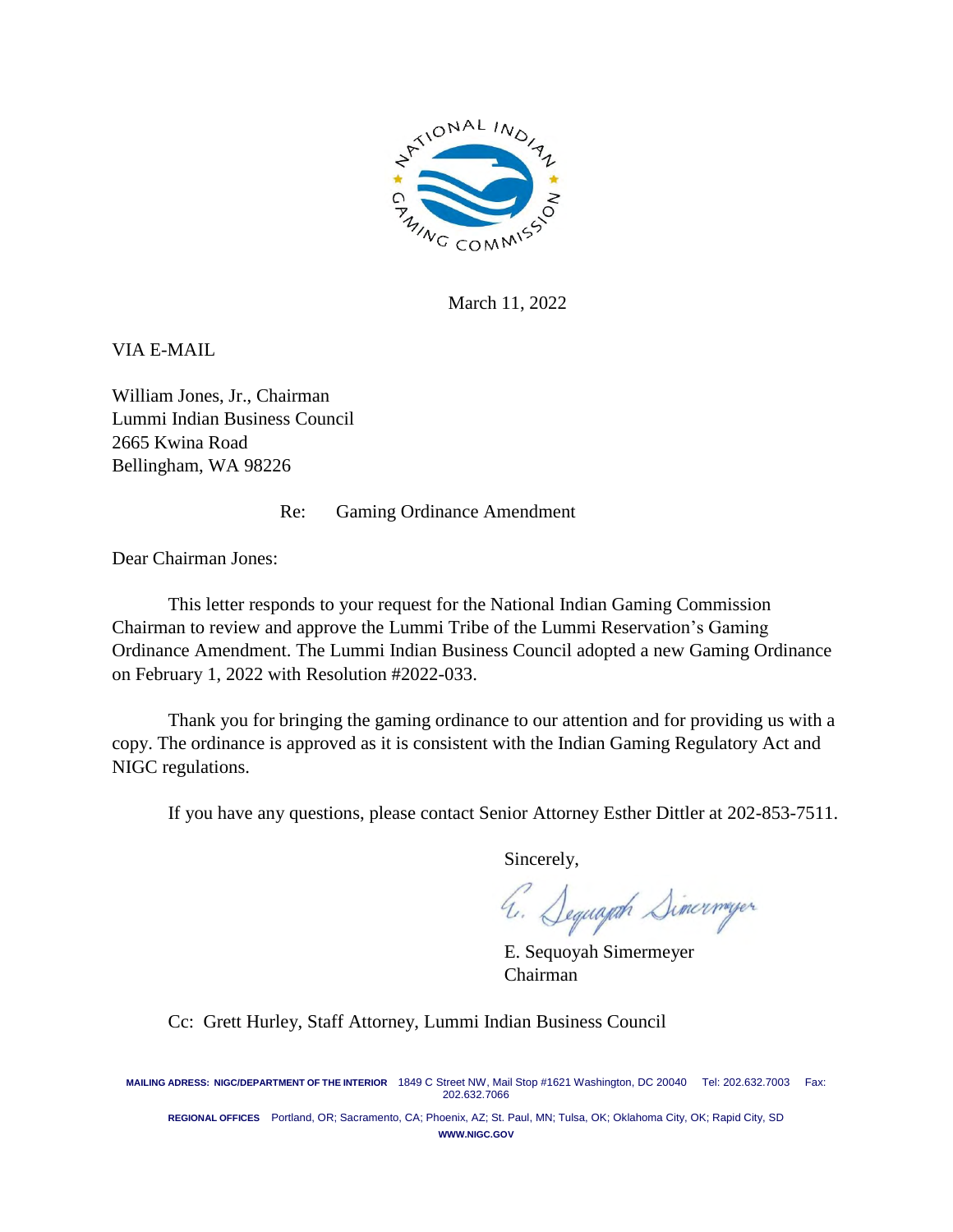

# **RESOLUTION #2022-033 OF THE LUMMI INDIAN BUSINESS COUNCIL**

**LUMMI INDIAN BUSINESS COUNCIL** 

**2665 KWINA ROAD• BELLINGHAM, WASHINGTON 98226• (360) 312-2000** 

# **TITLE: Certification of General Council Approval of Amendments to Title 23 (Gaming Ordinance) of the Lummi Code of Laws**

**WHEREAS,** the Lummi Indian Business Council (LIBC) is the duly constituted governing body of the Lummi Nation by the authority of the Constitution and Bylaws, as amended, of the Lummi Tribe of the Lummi Reservation, Washington (Constitution); and

**WHEREAS,** pursuant to Article VI, Section 1 of the Constitution, the LIBC has the power to administer all tribal property and assets, to collect and expend tribal funds, to levy and assess nonmembers doing business or obtaining special privileges and to safeguard and promote the peace, safety, morals, and general welfare of the Lummi Reservation; and

**WHEREAS, pursuant to Article VI, Section 1(k) and (l), the LIBC has the power to promulgate** and enforce ordinances governing the conduct of members of the Lummi Nation and nonmembers, which shall be subject to the approval of the Lummi Nation General Council (GC); and

**WHEREAS,** it is the mission of the LIBC *"To Preserve, Promote and Protect our Sche Lang en"*  (LIBC Resolution #2012-025); and

**WHEREAS,** pursuant to LIBC Resolution 2021-095, a public hearing for the proposed amendments to Title 23 (Gaming Ordinance) was scheduled for September 9, 2021, at 5:00 p.m. at the LIBC Council Chambers and the Zoom videoconference platform; and

**WHEREAS,** a public hearing on the proposed amendments to Title 23 (Gaming Ordinance) was duly held as scheduled and the hearing examiner's report was submitted to the LIBC for review on September 22, 2021; and

**WHEREAS,** pursuant to LIBC Resolution 2021-145, the LIBC scheduled a Special General Council Meeting for December 15, 2021 at 5:00pm in the Wexliem Community Building to consider whether to approve the amendments to Title 23 (Gaming Ordinance) of the Lummi Code of Laws; and

**WHEREAS,** because of the COVID-19 pandemic and under the direction of Lummi Public Health, the Special General Council Meeting would not be in person at the Wexliem Community Building, but conducted through the Zoom videoconference platform from the Council Chambers in the Administration Building; and

**WHEREAS,** the meeting was duly held on December 15, 2021, a quorum was certified by the Lummi Nation Enrollment Office and the General Council voted to approve the amendments to Title 23 (Gaming Ordinance); and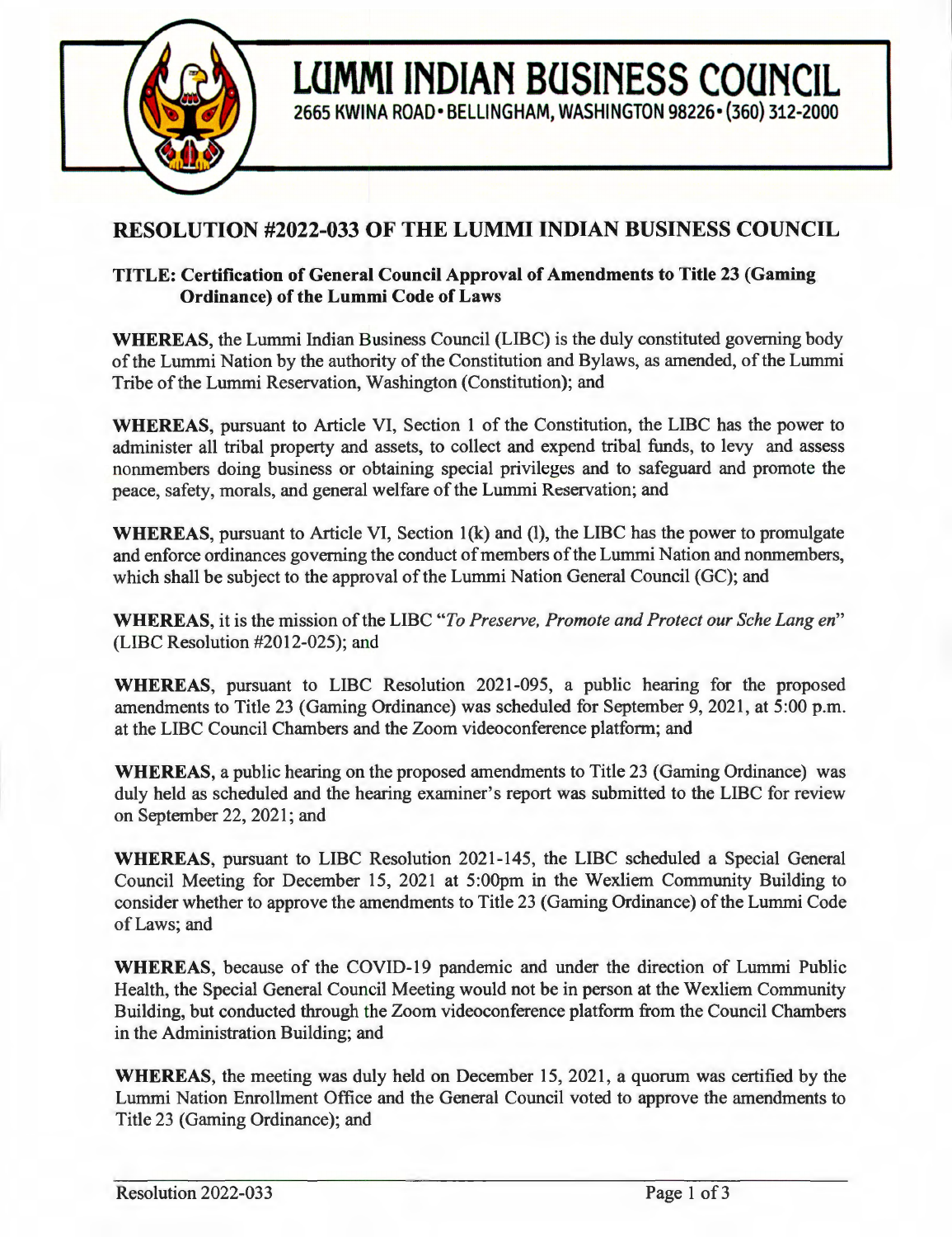**WHEREAS,** pursuant to Article 6, Section 6.14 of the Loan Agreement dated March 16, 2020, between the Lummi Nation and Wells Fargo Bank National Association, the Lummi Nation must provide the Administrative Agent with 15 days prior notice of the amendments to Title 23 (Gaming Ordinance) before they become effective; and

**WHEREAS,** pursuant to 25 C.F .R. § 522, within 15 days after adoption, a copy of the amendments to Title 23 (Gaming Ordinance) must be submitted to the Chairman of the National Indian Gaming Commission for final approval.

**NOW, THEREFORE BE IT RESOLVED,** the LIBC hereby approves and adopts the amendments to Title 23 (Gaming Ordinance) of the Lummi Code of Laws in substantially the same form as approved by the General Council (attached as Exhibit A); and

**BE IT FURTHER RESOLVED** the Office of the Reservation Attorney shall provide a copy of the newly amended Title 23 (Gaming Ordinance) to the Administrative Agent of the Wells Fargo Loan Agreement; and

**BE IT FURTHER RESOLVED, the Office of the Reservation Attorney shall provide a copy of** this resolution and the newly amended Title 23 (Gaming Ordinance), to the Chairman of the National Indian Gaming Commission for final approval of Title 23 (Gaming Ordinance); and

**BE IT FURTHER RESOLVED,** Title 23 (Gaming Ordinance) shall become effective on the date that the Chairman of the National Indian Gaming Commission issues its final notice of approval to the LIBC or 15 days after notice has been provided to the Wells Fargo Administrative Agent, whichever date is later; and

**BE IT FURTHER RESOLVED,** upon Title 23 (Gaming Ordinance) becoming effective, the Office of the Reservation Attorney shall present Title 23 (Gaming Ordinance) to the Law and Justice Commission to undertake the review process described in Resolution # 97-134 and then submit Title 23 (Gaming Ordinance) and supporting documentation to the Lummi Records and Archive Department for certification and inclusion in the Lummi Code of Laws; and

**BE IT FINALLY RESOLVED,** that the Chairman (or Vice Chair in his absence) is hereby authorized and directed to execute this resolution and any documents connected therewith, and the Secretary (or the Recording Secretary in his absence) is authorized and directed to execute the following certification.

**LUMMI NATION** 

**William Jones, Jr., Chairman Lummi Indian Business Council**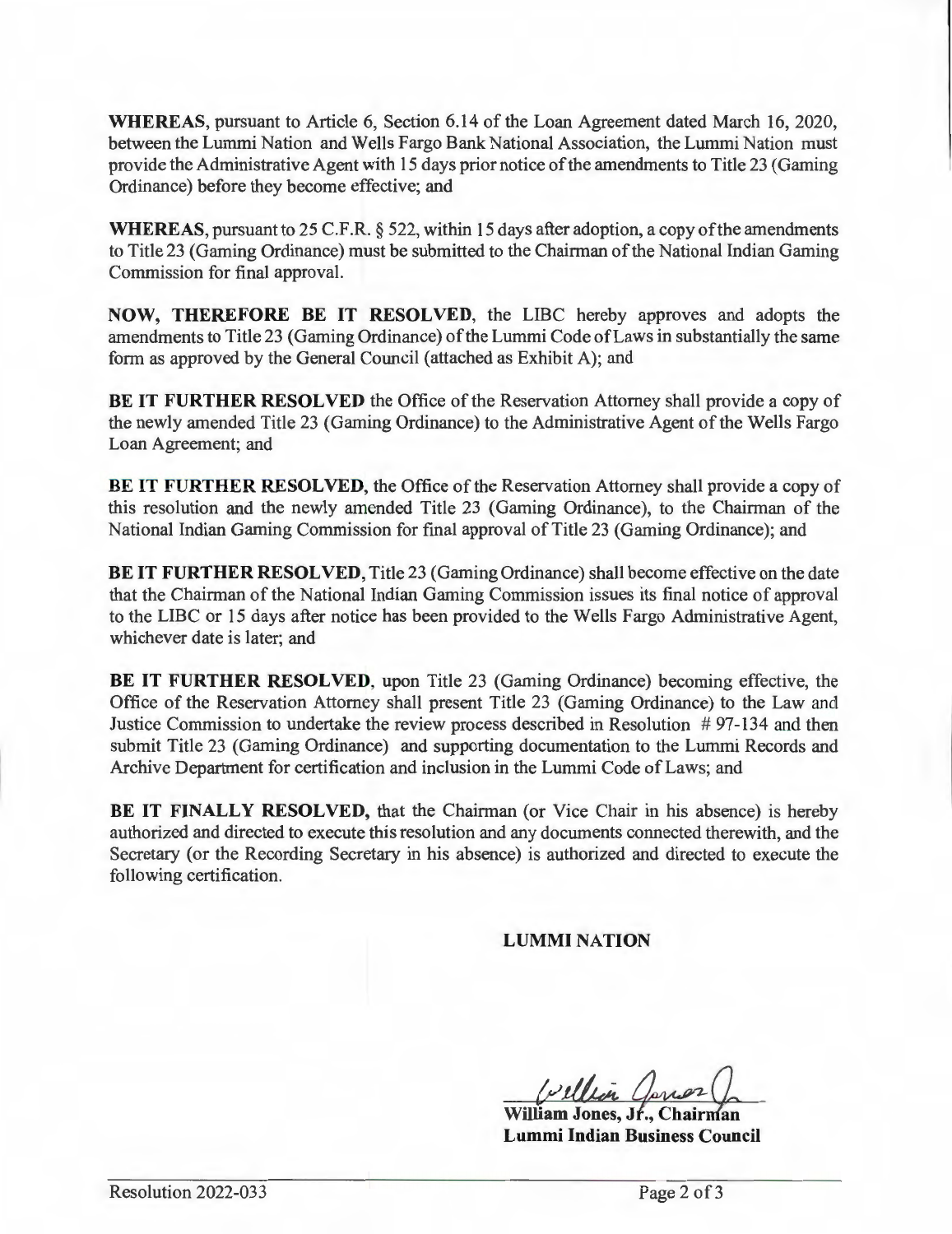# **CERTIFICATION**

As Secretary of the Lummi Indian Business Council, I hereby certify that the above Resolution **#2022-033** was adopted at a **Regular/Special** Meeting of the Council held on the **1st**  day of **February**, 2022, at which time a quorum of **2** was present by a vote of 8 for, **0** against, and **Q** abstention(s).

Vercrant Wu Recording Servit

**Lummi Indian Business Council** 

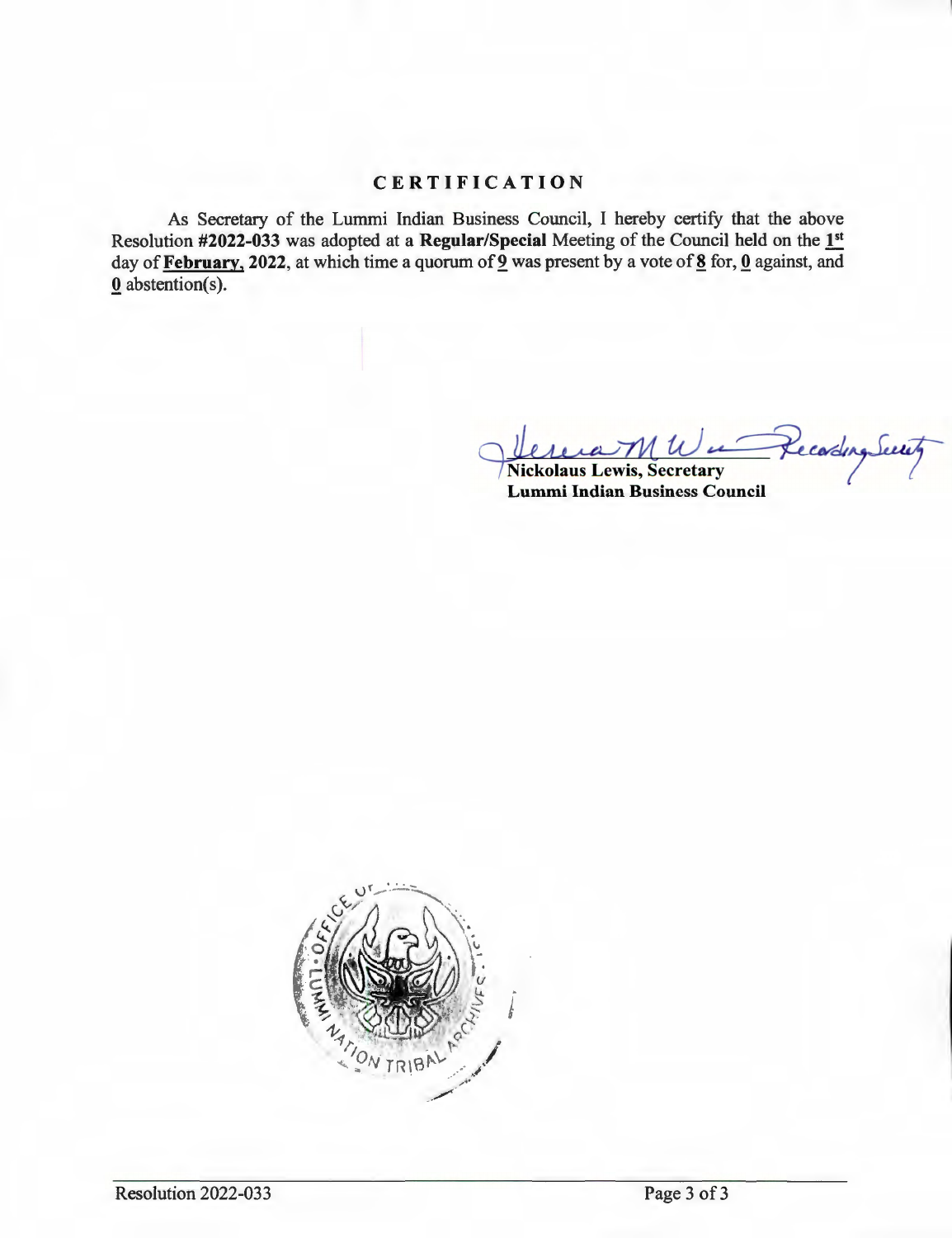Exhibit A

Title 23 (Gaming Ordinance)

General Updates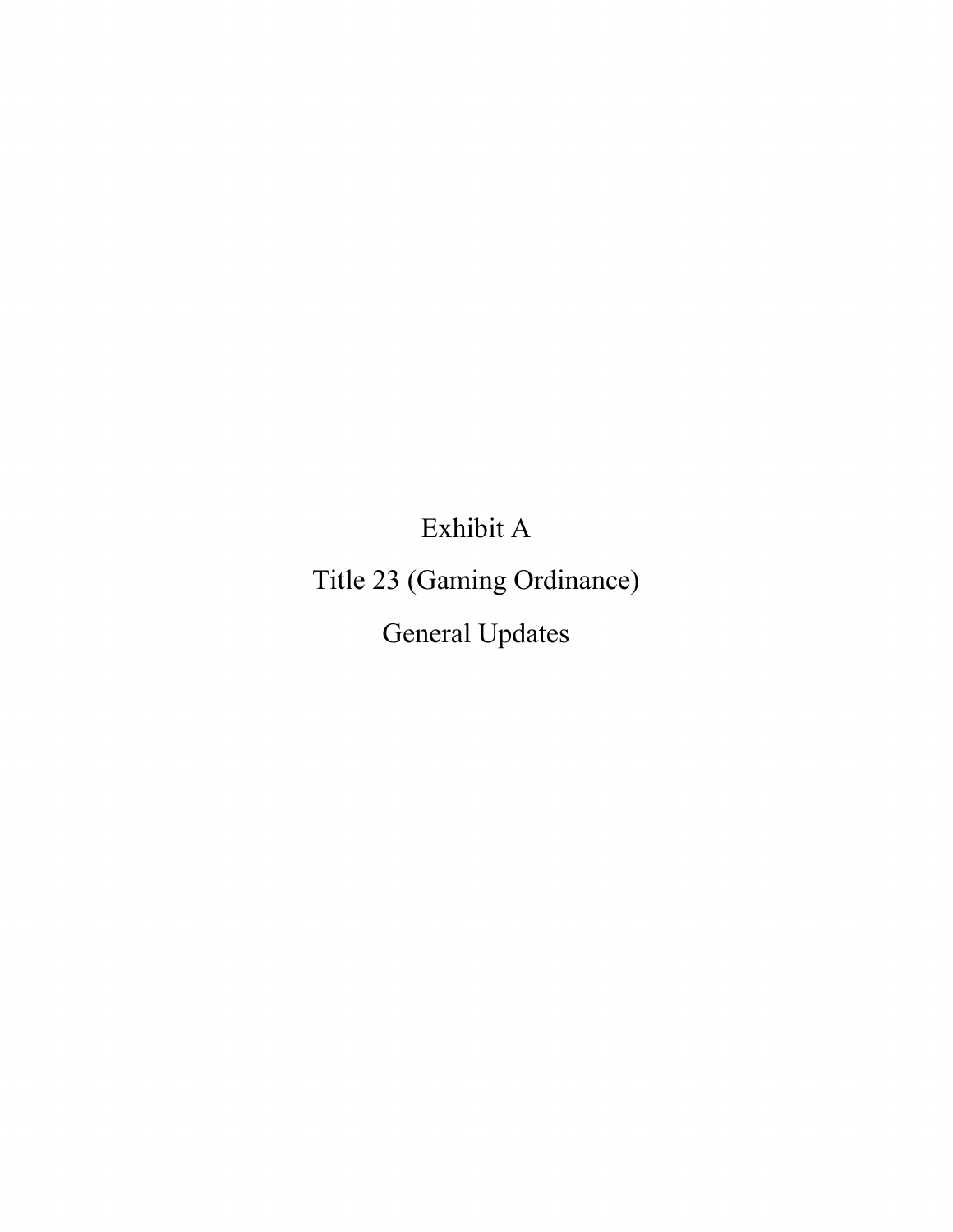# **TITLE 23 LUMMI NATION CODE OF LAWS GAMING ORDINANCE**

Enacted: Resolution 82-97 (10/5/82) Resolution 94-136 (8/23/94) (Enacts new code and repeals previous) Amended: Resolution 83-112 (12/3/83) Resolution 84-28 (4/6/84) Resolution 86-66 (6/3/86) Resolution 86-92 (8/14/86) Resolution 90-96 (7/19/90) Resolution 92-09 (2/4/92)

Resolution 92-14 (2/4/92) Resolution 93-17 (2/9/93) Resolution 93-55 (4/15/93) Resolution 93-169 (10/26/93) Resolution 2002-037, Emergency Adoption (3/5/02) Resolution 2002-050 (4/1/02)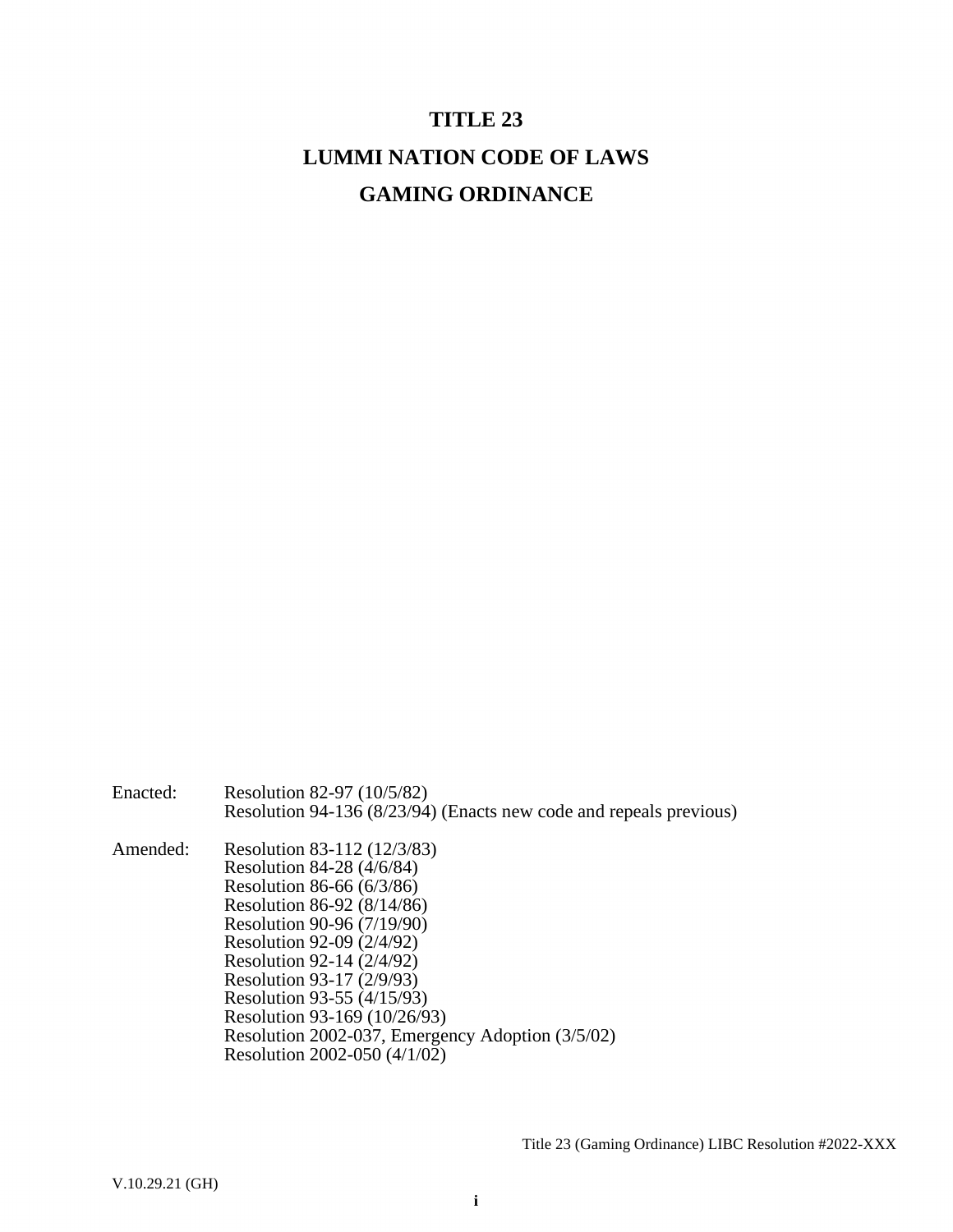#### **TITLE 23 LUMMI NATION CODE OF LAWS GAMING ORDINANCE**

## **Table of Contents**

# **[Chapter 23.01 Policy and Purpose](#page-8-0)**

## **[Chapter 23.02 Definitions](#page-8-3)**

|--|--|--|

# **[Chapter 23.03 Regulation of Gambling Activities](#page-11-0)**

# **[Chapter 23.04 Gaming Revenues](#page-12-1)**

# **[Chapter 23.05 Gaming Commission](#page-13-2)**

# **[Chapter 23.06 Employment](#page-15-1)**

| 23.06.010 Licenses For Key Employees, Primary Management Officials, and Standard     |  |
|--------------------------------------------------------------------------------------|--|
|                                                                                      |  |
|                                                                                      |  |
|                                                                                      |  |
|                                                                                      |  |
|                                                                                      |  |
| 23.06.060 Investigative Reports – Key Employees and Primary Management Officials10   |  |
| 23.06.070 Notice of Results of Background Investigations – Key Employees and Primary |  |
|                                                                                      |  |
|                                                                                      |  |
| 23.06.090 Gaming License Suspensions and Revocations for Key Employees and           |  |
|                                                                                      |  |
|                                                                                      |  |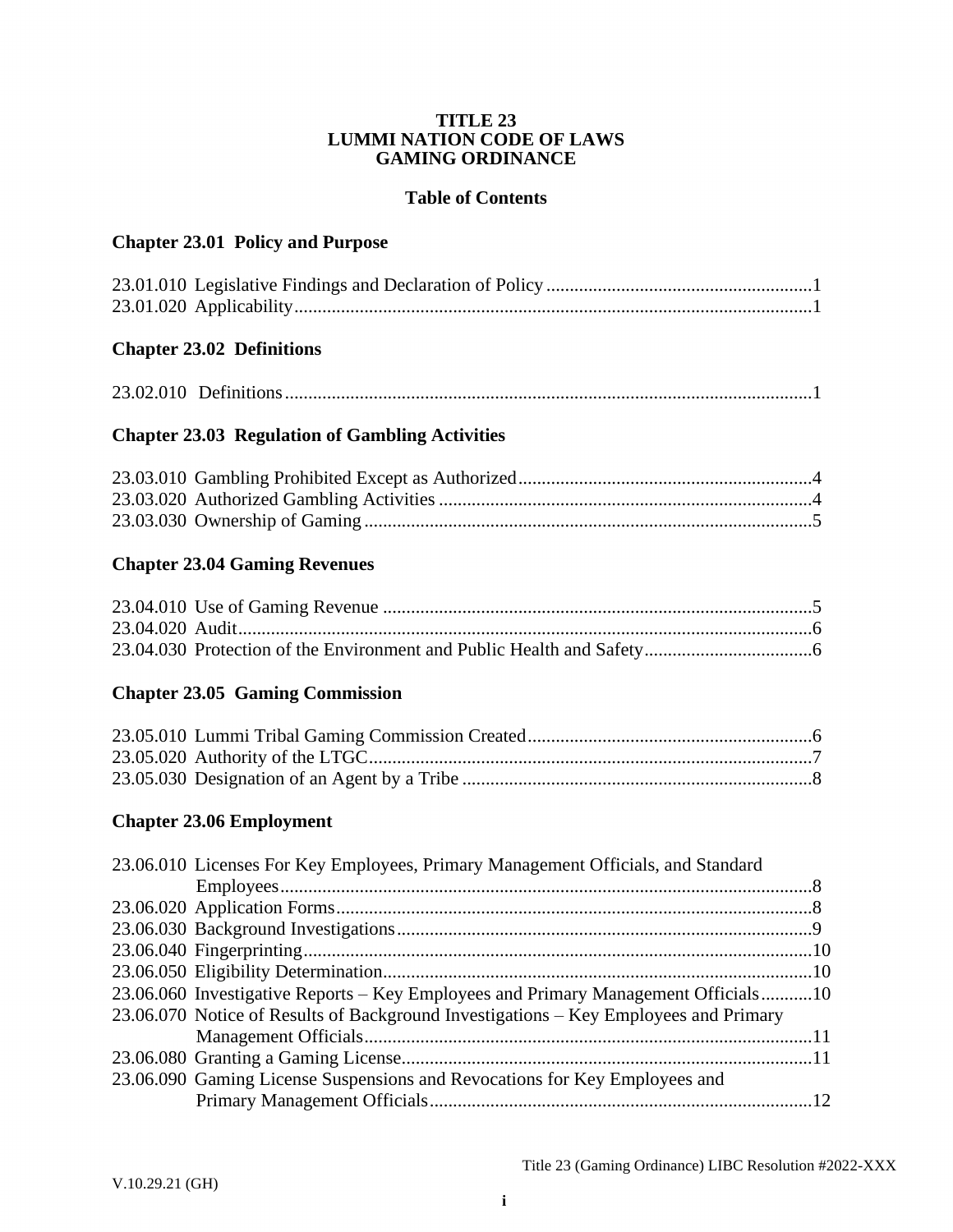| 23.06.100 Gaming License Suspensions and Revocations for Standard Employees12 |  |  |  |
|-------------------------------------------------------------------------------|--|--|--|
|                                                                               |  |  |  |

# **[Chapter 23.07 Gaming Facilities](#page-20-0)**

# **[Chapter 23.08 Miscellaneous Rules and Regulations](#page-20-3)**

# **[Chapter 23.09 Customers](#page-21-0)**

# **[Chapter 23.10 General Provisions](#page-23-1)**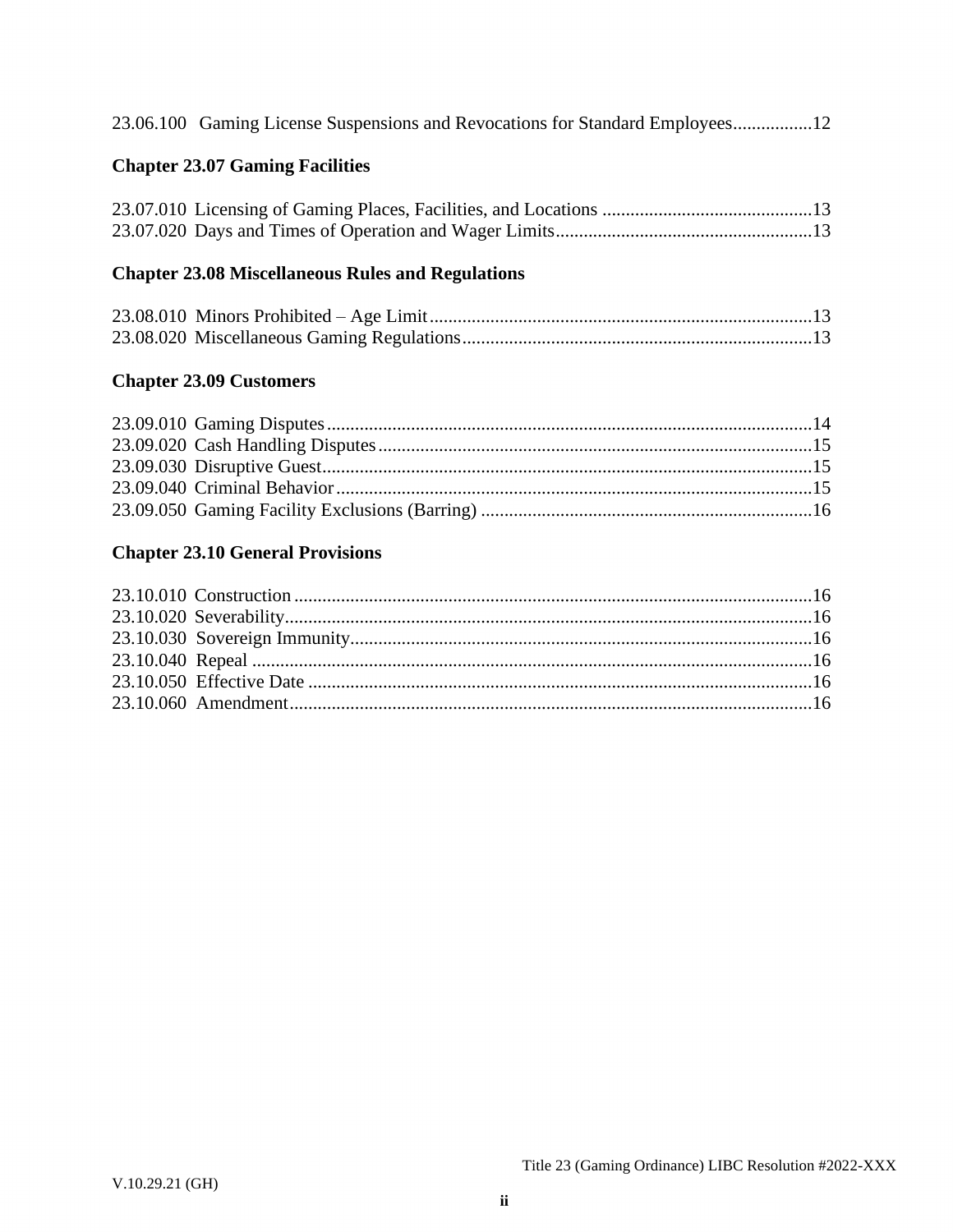#### **TITLE 23 LUMMI NATION CODE OF LAWS GAMING ORDINANCE**

#### **Chapter 23.01 Policy and Purpose**

#### <span id="page-8-1"></span><span id="page-8-0"></span>**23.01.010 Legislative Findings and Declaration of Policy**

The Lummi Indian Business Council (LIBC), the governing body of the Lummi Nation, hereby finds and declares that the economic, educational, social, health, and general governmental welfare of the Lummi Nation and the Lummi people are threatened due to lack of adequate sources of governmental financing.

The LIBC further finds that governmental units have traditionally relied upon revenues from various types of gambling, including but not limited to, lotteries, horse racing, card games, bingo, punch boards, and pull tabs to support necessary governmental services.

The LIBC further finds and declares that the existence of unregulated gambling activities within a given area may be an inducement to criminal activity.

In light of these findings, the LIBC declares that strict tribal control over all gambling operations and activities on Tribal lands is both necessary and desirable to minimize the potential adverse effects of gambling on Tribal lands and its people and to maximize the production of governmental revenues for the benefit of the Lummi Nation and its people.

#### <span id="page-8-2"></span>**23.01.020 Applicability**

Unless specifically indicated otherwise, all provisions of this Ordinance shall apply to Class II and Class III gaming on the Tribal lands. Class I gaming on Tribal lands is not subject to the provisions of the Indian Gaming Regulatory Act or this Ordinance.

### **Chapter 23.02 Definitions**

#### <span id="page-8-4"></span><span id="page-8-3"></span>**23.02.010 Definitions**

As used in this Ordinance, the following terms shall have the following meaning unless the context clearly requires otherwise:

(a) "Blackjack" shall mean the card game commonly known as blackjack or 21 in which the participants endeavor to draw or receive cards totaling not more than 21 points based upon values assigned to the face of the cards.

(b) "Class I gaming" shall mean:

(1) Social games played solely for prizes of minimal value; or

(2) Traditional forms of Indian gaming when played by individuals in connection with tribal ceremonies, celebrations or gatherings and not as a business. Traditional Lummi forms of Lummi gaming include but are not limited' to Sla-Hal, also known as bone games or stick games.

(c) "Class II gaming" shall mean:

(1) Bingo or lotto (whether or not electronic, computer or other technologic aids are used) when players:

(A) Play for prizes with cards bearing numbers or other designations;

(B) Cover numbers or designations when objects, similarly numbered or designated, are drawn or electronically determined; and

(C) Win the game by being the first person to cover a designated pattern on such cards;

(2) Pull-tabs, punch boards, tip jars, instant bingo and other games similar to bingo, if played in the same location as bingo or lotto;

(3) Non-banking card games that:

(A) State law explicitly authorizes, or does not explicitly prohibit, and are played legally anywhere in the state; and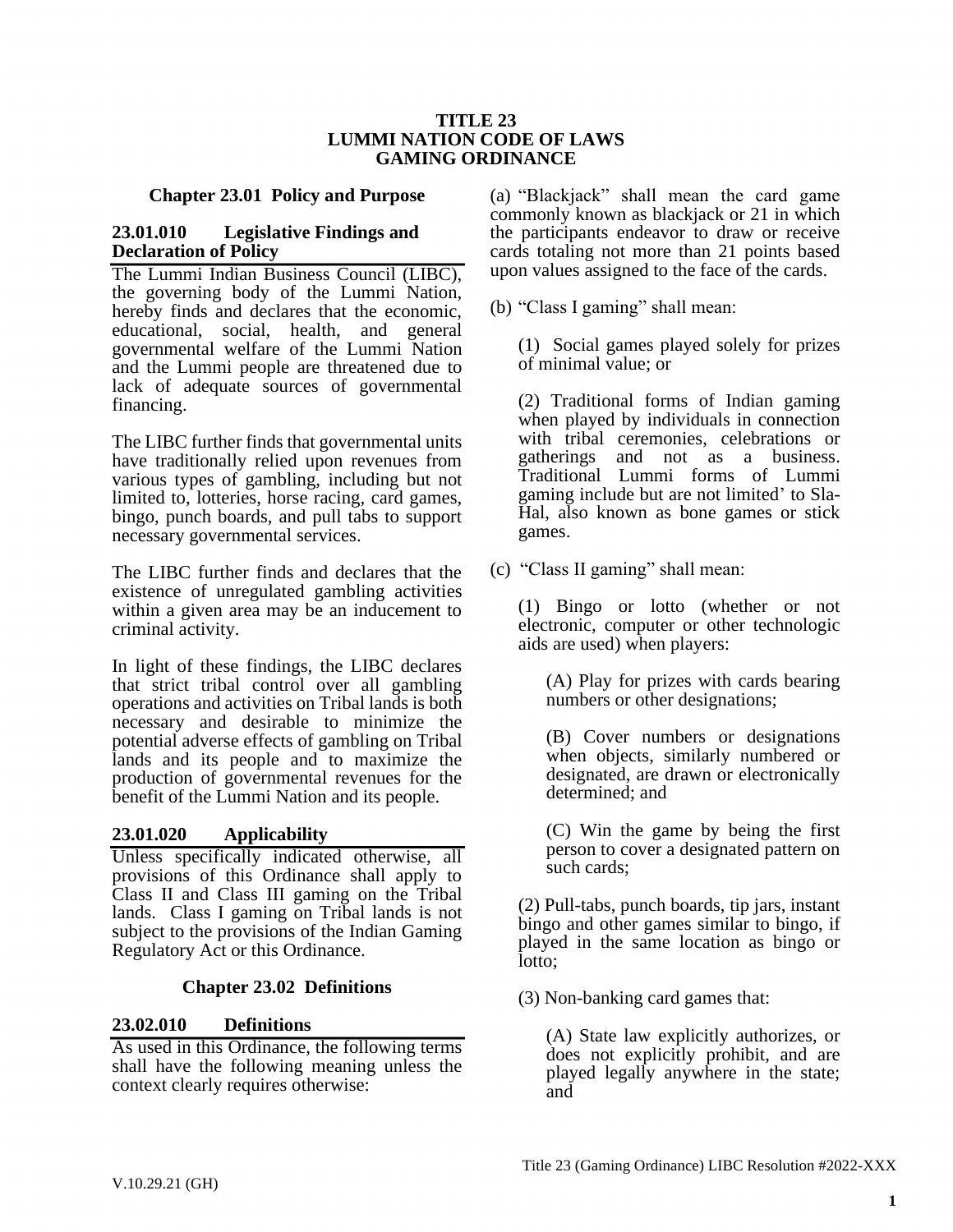(B) Players play in conformity with state laws and regulations concerning hours, periods of operation, and limitations on wagers and pot sizes;

(4) Card games played in the states of Michigan, North Dakota, South Dakota or Washington, if:

(A) A tribe actually operates the same card games as played on or before May 1, 1988, as determined by the National Indian Gaming Commission Chair; and

(B) The pot and wager limits remain the same as on or before May 1, 1988, as determined by the National Indian Gaming Commission Chair;

(5) Individually owned Class II gaming operations –

(A) That were operating on September 1, 1986;

(B) That meet the requirements of 25 U.S.C. § 2710(b)(4)(B);

(C) Where the nature and scope of the game remains as it was on October 17, 1988; and

(D) Where the ownership interest or interests are the same as on October 17, 1988.

(d) "Class III gaming" shall mean all forms of gaming that are not Class I or Class II gaming, including, but not limited to:

(1) Any house banking game, including but not limited to –

(A) Card games such as baccarat, chemin de fer, blackjack (21), and pai gow (if played as house-banking games); and

(B) Casino games such as roulette, craps, and keno;

(2) Any slot machines, as defined in 15 U.S.C.  $\frac{1}{9}$  1171(a)(1), and electronic or electromechanical facsimiles of any game of chance;

(3) Any sports wagering and pari-mutuel wagering, including but not limited to, wagering on horse racing, dog racing or jai alai; or

(4) Lotteries.

(e) "Contractor" shall mean and refer to any management contractor employed by the Nation to operate any gaming operation authorized by this Ordinance.

(f) "Facility license" shall mean a separate license issued by the Nation to each place, facility or location on Tribal lands where the Nation elects to allow class II or class III gaming.

(g) "Gambling" shall mean engaging in an activity whereby a person stakes or risks something of value upon the outcome of chance or a future contingent event not under their control or influence, upon an agreement or understanding that they or someone else will receive something of value in the event of a certain outcome.

(h) "Gaming operation" shall mean each economic entity that is licensed by the Nation, operates the games, receives the revenues, issues the prizes, and pays the expenses. A gaming operation may be operated by the Nation directly; by a management contractor; or, under certain conditions, by another person or entity.

(i) "Key employee" means person who performs one or more of the following functions:

(1) Bingo Caller;

(2) Counting room supervisor;

(3) Chief of Security;

(4) Custodian of gaming supplies or cash;

(5) Floor manager;

(6) Pit boss;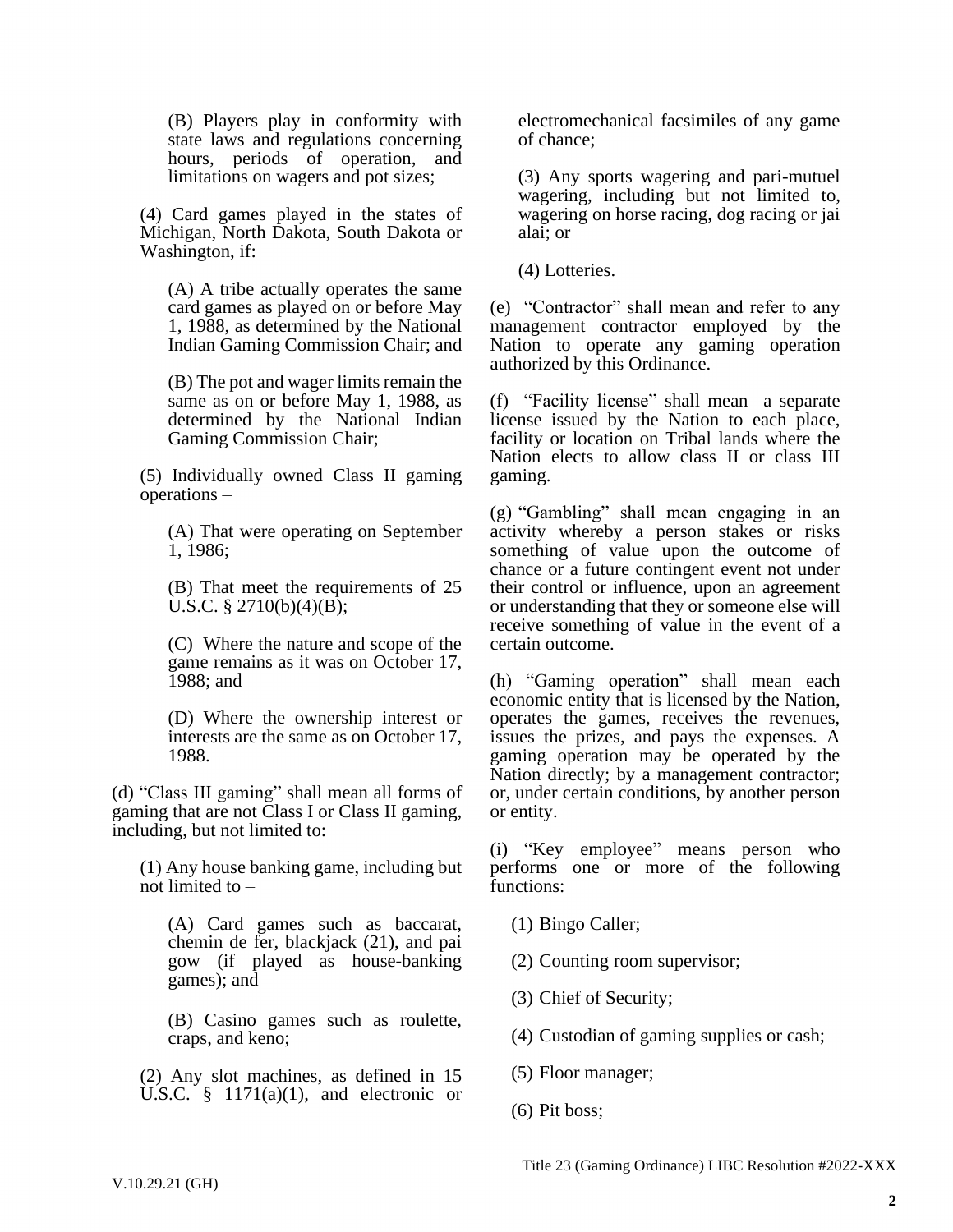(7) Dealer;

(8) Croupier;

(9) Approver of credit;

(10) Custodian of gambling devices including persons with access to cash and accounting records within such devices;

(11) If not otherwise included, any other person whose total cash compensation is in excess of fifty thousand dollars (\$50,000) per year;

(12) If not otherwise included, the four most highly compensated persons in the gaming operation; or

(13) Any other person designated by the LTGC as a key employee.

(j) "LIBC" means the Lummi Indian Business Council, the duly constituted governing body of the Lummi Nation by the Authority of the Constitution and Bylaws, as amended, of the Lummi Tribe of the Lummi Reservation, Washington.

(k) "Licensee" shall mean any person or entity who has been issued a valid and current license pursuant to the provisions of this Ordinance.

(l) "LTGC" shall mean the Lummi Tribal Gaming Commission.

(m) "Nation" shall mean the Lummi Nation, a federally recognized Indian Tribe in the United States, also listed in the Federal Register as the Lummi Tribe of the Lummi Reservation.

(n) "Net revenues" shall mean gross gaming revenues of a gaming operation less:

(1) Amounts paid out as, or paid for, prizes; and

(2) Total gaming-related operating expenses, including all those expenses of the gaming operation commonly known as operating expenses and non-operating expenses consistent with professional accounting pronouncements, excluding management fees.

(o) "Player" shall mean a person who participates in a Class II or Class III gaming who is physically present on the premises where the Class II or Class III gaming is conducted, other than as an employee or contractor of the house.

(p) "Poker" shall mean any of the various round card games in which the participants play against each other and attempt to achieve the highest ranking hand according to the rules of that particular type of game.

(q) "Management contract" means any contract, subcontract or collateral agreement between the Nation and a contractor or between a contractor and a subcontractor if such contract or agreement provides for the management of all or part of a gaming operation.

(r) "Primary management official" means:

- (1) The person(s) having management responsibility for a management contract.
- (2) Any person who has authority:
	- (A) To hire and fire employees; or
	- (B) To set up working policy for the gaming operation; or
	- (C) The chief financial officer or other person who has a financial management responsibility.

(3) Any other person designated by the LTGC as a primary management official.

(s) "Standard employee" shall mean an employee that is not a key employee or primary management official.

(t) "State" means the State of Washington.

(u) "Tribal-state compact" means the agreement between the Nation and the State of Washington regarding class III gaming under 25 U.S.C. § 2710(d).

<sup>(</sup>v) "Tribal lands" shall mean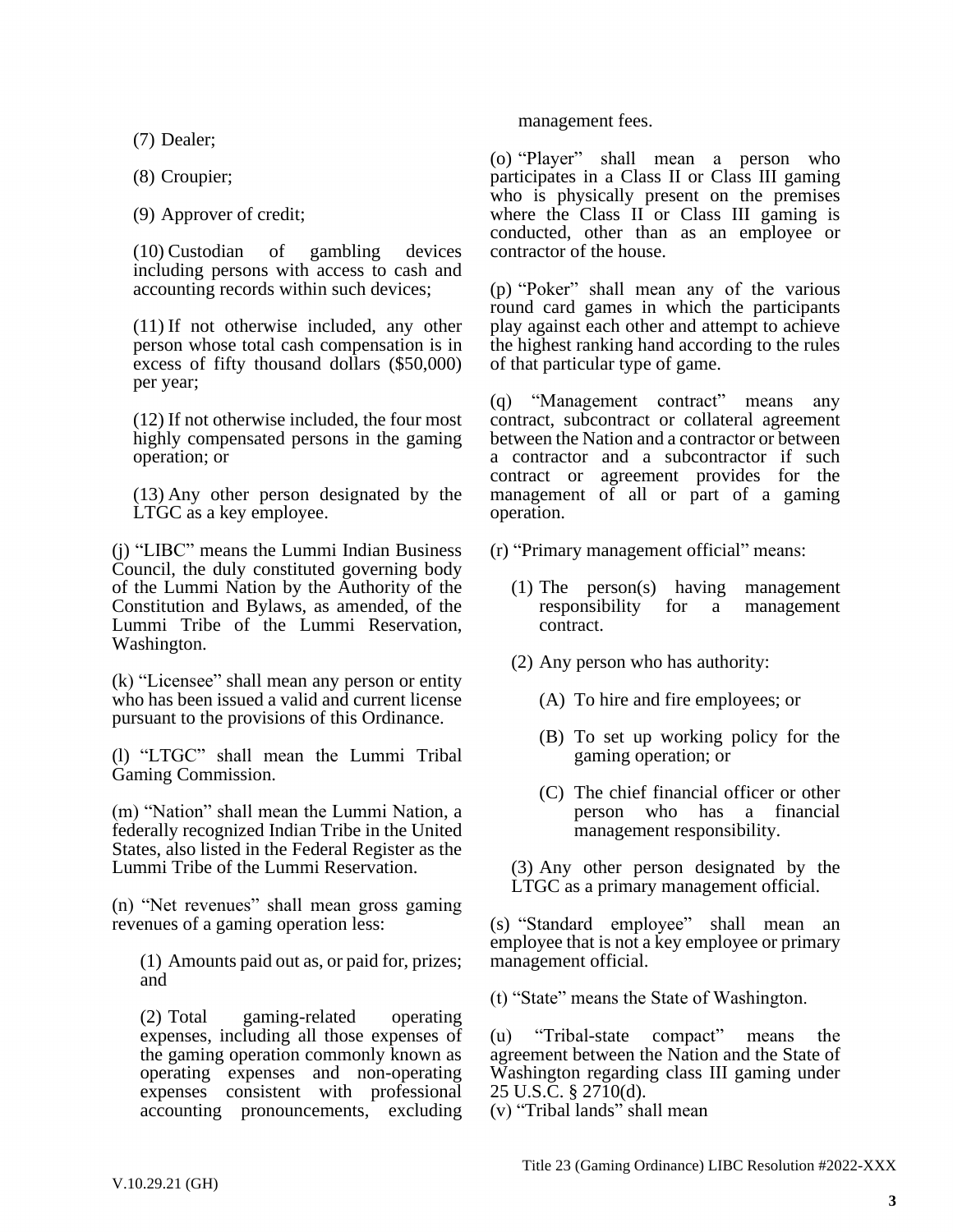- (1) Land within the limits of the Lummi Indian Reservation; or
- (2) Land over which the Nation exercises governmental power and that is either;
	- (A)Held in trust by the United States for the benefit of the Nation or individual; or
	- (B) Land held by the Nation or individual subject to restriction by the United States against alienation.

#### <span id="page-11-0"></span>**Chapter 23.03 Regulation of Gambling Activities**

#### <span id="page-11-1"></span>**23.03.010 Gambling Prohibited Except as Authorized**

Except as specifically authorized under this Ordinance, all gambling is prohibited within Tribal lands. Unauthorized gambling hereby is declared to be a public nuisance, and the LIBC, through the LTGC or other agents, shall have the right and power to abate the same by initiating a civil action in the Lummi Tribal Court or other court of competent jurisdiction, or by such other means as may be necessary and appropriate under the circumstances. In any civil action brought under this Section, the court shall be authorized to grant temporary, preliminary and/or injunctive relief, as deemed appropriate. All unauthorized gaming devices, equipment, records, receipts, and proceeds may be impounded at the direction of the LIBC or the court under Title 14 of the Lummi Code of Laws, and may be subject to forfeiture upon entry of final judgment in any such proceeding. The court may, in its discretion, award the LIBC civil damages against the operator(s) of any unauthorized gambling activity; said damages shall be presumed to be one thousand dollars (\$1,000) per each and every violation of this provision. For the purpose of this Section, each unauthorized game constitutes a separate violation and a cause of action for which damages can be awarded.

#### <span id="page-11-2"></span>**23.03.020 Authorized Gambling Activities**

(a) Gaming Authorized. Class II and Class III

gaming are authorized to be conducted on Tribal lands, if such gaming is conducted in accordance with this Ordinance, the Indian Gaming Regulatory Act, the National Indian Gaming Commission's regulations, and any other applicable laws or regulations.

(b) Class II and Class III Gaming Played Using Mobile Devices and/or the Internet. The LTGC may authorize the use of mobile devices and/or the internet to play Class II or Class III games on the Tribal lands provided the LTGC issues regulations or standards that meet the requirements of Subsections (c) and (d) of this Section, but only if such bets or wagers do not violate any provision of the Unlawful Internet Gaming Enforcement Act, 31 U.S.C. 5361 et seq., the Indian Gaming Regulatory Act, 25 U.S.C. 2701 et seq., the tribal-state compact or any other applicable laws.

(c) Age, Location and Data Security Requirements for Class II and Class III Gaming Played Using Mobile Devices and/or the Internet. Before allowing the play of a Class II or Class III game using mobile devices and/or the internet, the LTGC shall adopt standards or regulations to implement the following age, location and data security requirements which are intended to comply with the safe harbor provisions of the Unlawful Internet Gaming Enforcement Act, 31 U.S.C. 5361 et seq., and any other applicable laws:

(1) Only players who have provided their legal name, date of birth, address and contact information shall be allowed to establish an account for Class II or Class III gaming using mobile devices and/or the internet.

(2) Such information must be encrypted by the gaming facility or enterprise and the player must establish an account password or other authentication method approved by the LTGC.

(3) The player shall be required to authenticate his or her identity prior to accessing his or her account and/or placing a wager.

(4) The location of the player on Tribal lands must be verified by the gaming facility or enterprise prior to the first wager in the player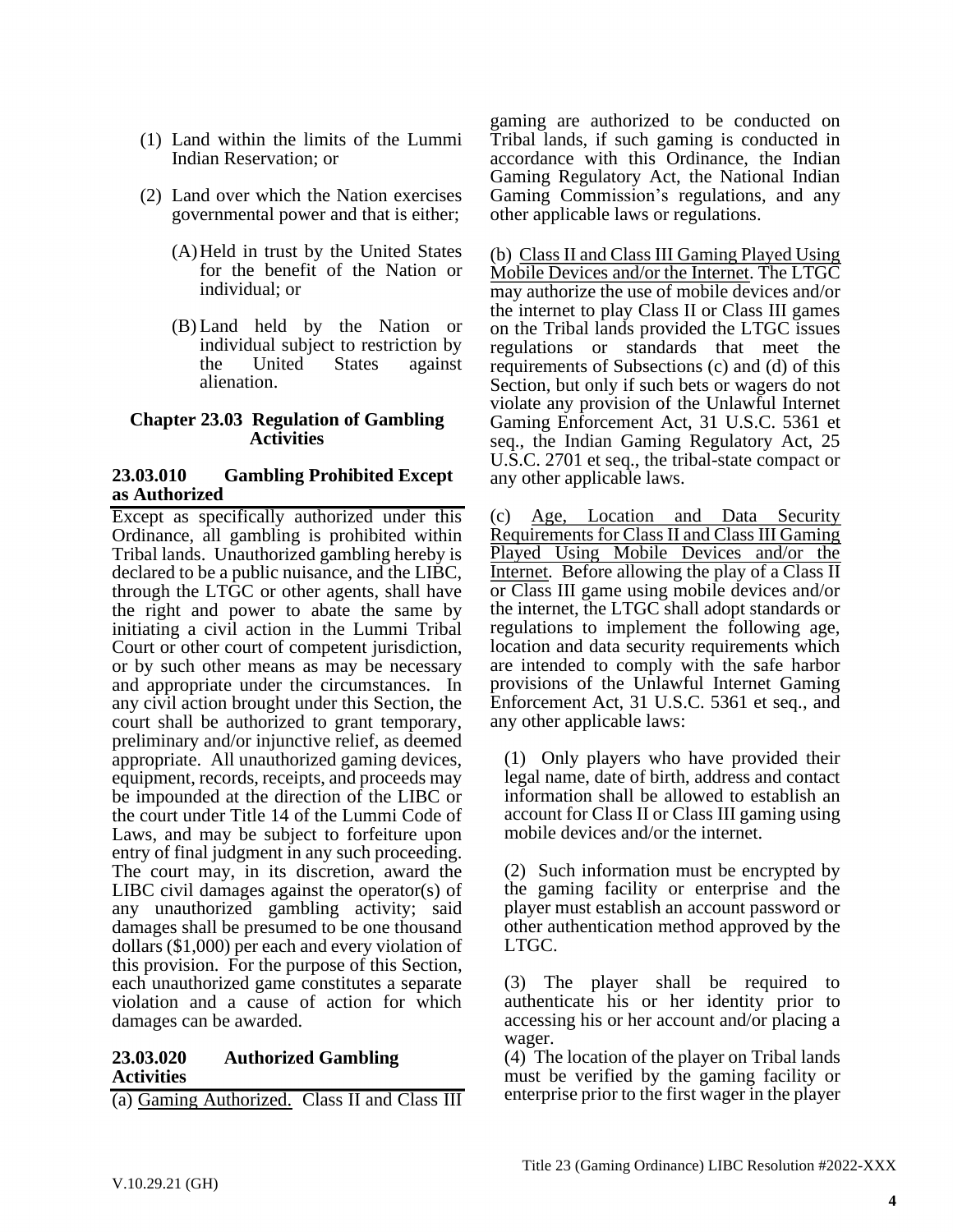session using a geolocation method that provides the latitude and longitude coordinates of the player.

(5) The location of the player must be verified on an ongoing basis and the player session must be disabled any time the gaming facility or enterprise is unable to verify the player is present on Tribal lands.

(6) The player shall be allowed to create an account or withdraw funds from that account, other than for game play only in person at the gaming facility or enterprise.

(7) The LTGC shall have verification requirements and appropriate data security standards to block or prevent unauthorized access by any person whose age and current location has not been verified.

(d) Technical Standards for Class II and Class III Gaming Played Using Mobile Devices and/or the Internet. Class II games played using mobile devices and/or the internet must comply with the requirements of 25 C.F.R. Part 547, including any alternative standards adopted by the LTGC and approved by the Chair of the National Indian Gaming Commission. Class III games shall comply with the standards set forth in the tribal-state compact.

### <span id="page-12-0"></span>**23.03.030 Ownership of Gaming**

(a) The LIBC shall have the sole proprietary interest in and responsibility for the conduct of any gaming operation authorized by this Ordinance, except as expressly provided in this Ordinance.

(b) No person or entity, other than the LIBC, shall conduct gaming without first obtaining a license from the LTGC.

(c) The LTGC may issue a license for individually owned gaming so long as:

(1) The individually owned gaming operation is licensed and regulated pursuant to this Ordinance;

 (2) The income to the Nation from an individually owned gaming operation is used only for the purposes listed in § 23.04.010 of this Ordinance;

 (3) Not less than 60 percent of the net revenues of the individually owned gaming operation is income to the Nation;

(4) The owner of the individually owned gaming pays an annual assessment to the National Indian Gaming Commission pursuant to 25 C.F.R. § 514.1;

 (5) The LTGC applies licensing standards that are as least as restrictive as those established by the state law governing similar gaming;

(6) The LTGC will deny a license for any person or entity that would not be eligible to receive a state license to conduct the same activity within the jurisdiction of the surrounding state. State law standards shall apply with respect to purpose, entity, pot limits, and hours of operation; and

(7) The LTGC shall promulgate regulations for individually owned gaming licenses, subject to review and approval by the LIBC under its authority granted by Section 23.05.020 of this Ordinance.

# <span id="page-12-1"></span> **Chapter 23.04 Gaming Revenues**

# <span id="page-12-2"></span>**23.04.010 Use of Gaming Revenue**

(a) Except as specifically authorized pursuant to Subsection (b) of this Section, net revenues from Class II and Class III gaming shall be used only for the following purposes:

- (1) To fund the Nation's government operations and programs;
- (2) Provide for the general welfare of the Nation and its members;
- (3) Promote the Nation's economic development;
- (4) Donate to charitable organization; or
- (5) Help fund operations of local government agencies.
- (b) If the LIBC elects to make per capita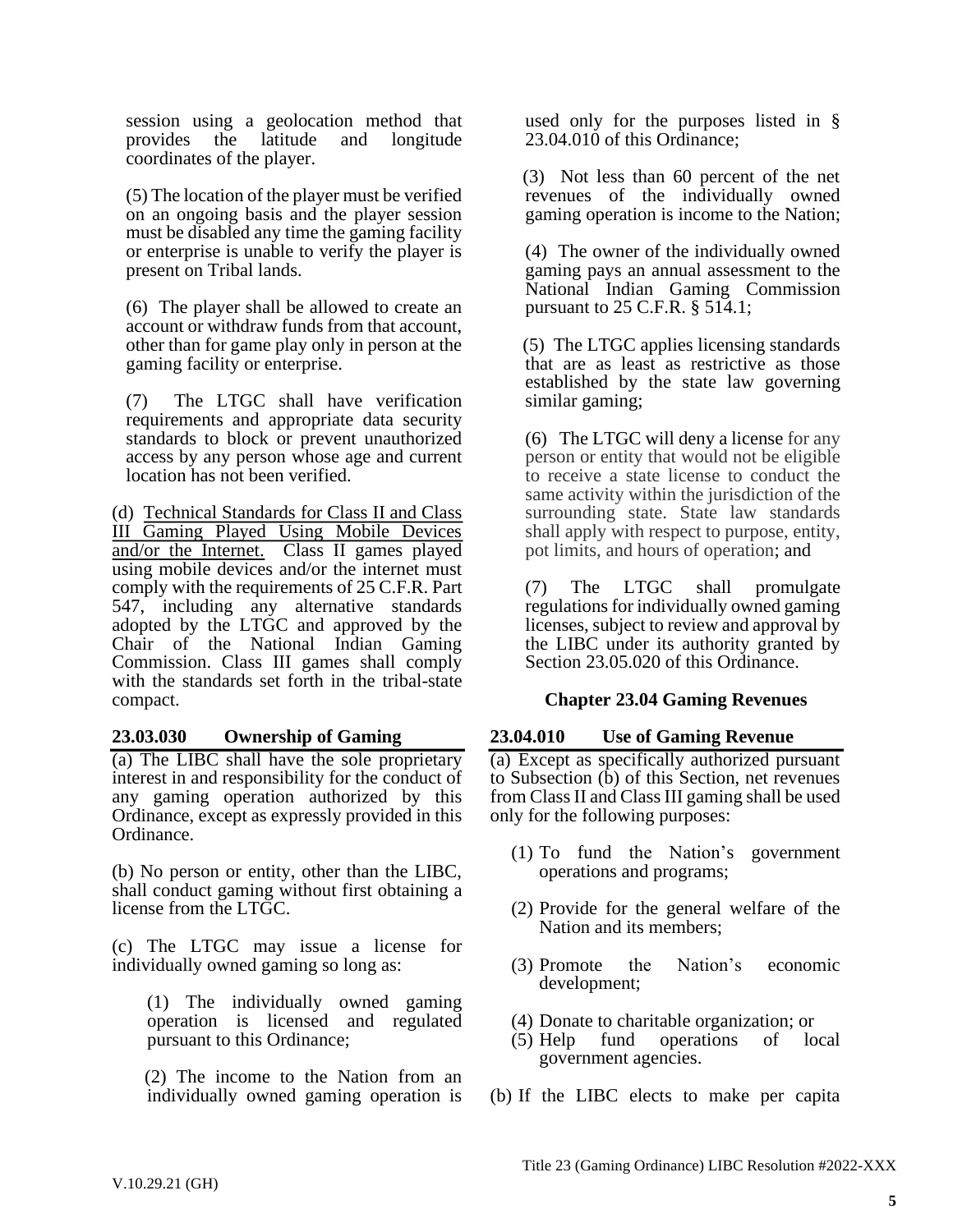payments to enrolled Lummi Tribal members, it shall authorize such payments only in conformity with a plan submitted to and approved by the Secretary of the Interior pursuant to  $25$  U.S.C  $\S$ 2710(b)(3), which includes the following:

- (1) The Nation has prepared a plan to allocate revenues to one or more of the five uses authorized by  $\S$  23.04.010(a) of this Ordinance;
- (2) The plan is approved by the Secretary of the Interior as adequate, particularly with respect to the uses described in Sections  $23.04.010(a)(1)$  and  $23.04.010(a)(3)$  of this Ordinance;
- (3) The interest of minors and other legally incompetent persons who are entitled to receive any of the per capita payments are protected and preserved and the per capita payments are distributed to the parents or legal guardian of such minors or legal incompetents in such amounts as may be necessary for the health, education, or welfare of the minor or other legally incompetent person; and
- (4) The per capita payments are subject to Federal taxation and the Nation notifies its members of such tax liability when payments are made.

### <span id="page-13-0"></span>**23.04.020 Audit**

(a) The LIBC shall cause to be conducted at least annually an independent audit of all gaming operations and shall submit the resulting audit reports to the National Indian Gaming Commission, and to such other agencies as may be required by the terms and conditions of any Class III compact or other document authorizing Class III gaming on Tribal lands.

(b) Annual audits shall conform to generally accepted auditing standards.

(c) All gaming-related contracts that result in the purchase of supplies, services, or concessions in excess of twenty five thousand dollars (\$25,000.00) annually, except contracts for professional legal and accounting services,

shall be specifically included within the scope of the audit that is described in Subsection (a) of this .

(d) Copies of the annual audit of each licensed gaming operation, and each audit for supplies, services or concessions of each gaming operation, shall be furnished to the National Indian Gaming Commission within one hundred twenty (120) days after the end of each fiscal year of the gaming operation.

#### <span id="page-13-1"></span>**23.04.030 Protection of the Environment and Public Health and Safety**

The LIBC shall be responsible for assuring that the construction and maintenance of any gaming facilities, and the operation of gaming that is conducted in those facilities, is conducted in a manner which adequately protects the environment and public health and safety. If the LIBC determines that the construction or proposed operation of any such facility is a major action posing a substantial risk of significant adverse effects on the quality of the reservation environment, it may require the preparation of a detailed statement addressing the environmental impact of the proposed action, any adverse environmental effects which cannot be avoided should the proposal be implemented, alternatives to the proposed action, the relationship between local short-term uses of the reservation environment and the maintenance and enhancement of longterm productivity, and any irreversible and irretrievable commitments of resources which would be involved in the proposed action should it be implemented. In determining whether such a statement is required, the LIBC shall consider the nature and scope of the proposed action, any and all impacts identified by the applicant, any and all mitigating actions or proposals suggested by the applicant and the general state of knowledge or information presently existing regarding the proposal and its potential impacts.

### <span id="page-13-2"></span>**Chapter 23.05 Gaming Commission**

#### <span id="page-13-3"></span>**23.05.010 Lummi Tribal Gaming Commission Created**

(a) There is hereby created the Lummi Tribal Gaming Commission (LTGC), which shall consist of five (5) persons who would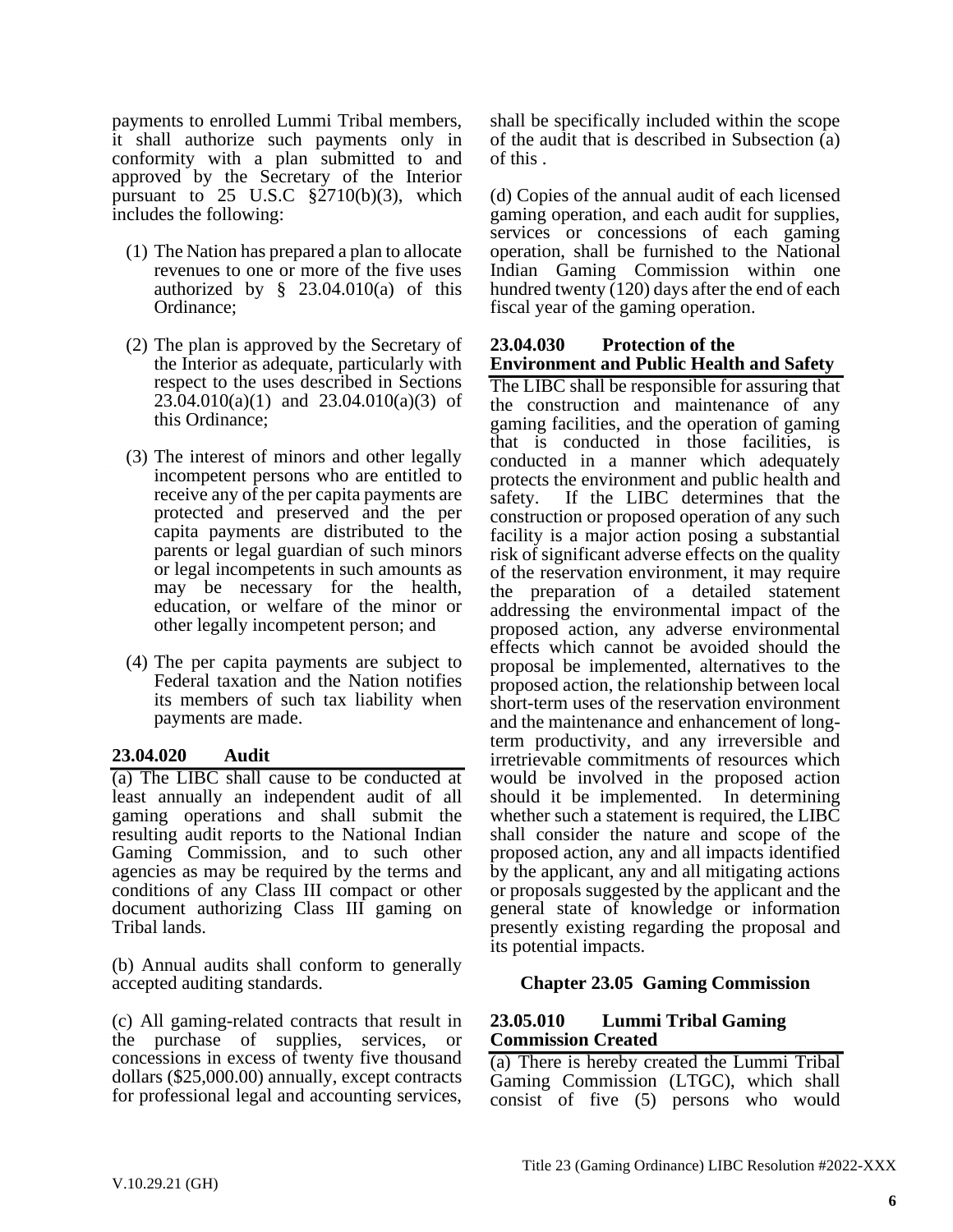themselves qualify for licensing under this Ordinance. At any time that said LTGC should cease to exist or function, the LIBC shall serve as the LTGC, and shall promulgate and implement interim regulations to govern gaming on Tribal lands until such time as the LTGC is reestablished or resumes functioning under its own permanent regulations.

(b) The members of the LTGC shall be appointed by the LIBC and shall not be removed from office before the expiration of their terms of office except for misconduct, neglect of duties, malfeasance in office, good cause, or other acts that would render such persons unqualified for a license hereunder. An affirmative vote of the LIBC, taken in an open meeting after a duly noticed hearing at which the member charged with misconduct shall have the right to hear and present evidence concerning his or her removal, shall be required to remove a member of the LTGC. At the request of the member whose removal is at issue, the hearing may be held in executive session. LIBC also may elect to receive in executive session any evidence public disclosure of which might compromise any ongoing law enforcement investigation.

(c) The LIBC shall appoint a Chairperson of LTGC, who shall be appointed for a term of three (3) years. Two members of the LTGC shall be appointed for terms of three (3) years and two members shall be appointed for terms of two (2) years. Notwithstanding the foregoing, the incumbent members of the LTGC upon the adoption of this Ordinance shall continue to serve according to the same terms and conditions under which they originally were appointed. The LIBC shall determine and authorize the compensation to be paid to members of the LTGC based upon the LIBC's determination of the time required to be expended upon LTGC duties and the qualifications of the appointed Commissioners.

(d) Officers of the LTGC, Quorum and Meetings.

(1) Annually, upon the appointment of the Chairperson and Commissioners by the LIBC, the LTGC shall designate a Vice-Chairperson and Secretary.

(A) The Chairperson shall preside over all meetings of the LTGC, perform all duties of a Chairperson and exercise any authority delegated to them by the LTGC;

(B) The Vice-Chairperson shall assist the Chairperson when called upon to do so; and in the absence of the Chairperson, preside and, while so presiding, have all the rights, privileges, duties, and responsibilities of the Chairperson;

(C) The Secretary shall conduct all LTGC correspondence, keep accurate records of all matters transacted at LTGC meetings, and promptly submit to the Secretary of the LIBC all minutes of regular and special meetings of the LTGC.

(2) A quorum shall be three Commissioners. All actions of the LTGC shall be taken by majority vote. The Chairperson shall be entitled to vote.

(3) The LTGC shall hold meetings at least monthly and at such other times:

(A) As may be called by the Chairperson;

(B) Upon written request to the Chairperson by any other Commissioner;

(C) Upon written request to the Chairperson by the Director of the Lummi Tribal Gaming Agency; or

(D) At the direction of the LIBC.

# <span id="page-14-0"></span>**23.05.020 Authority of the LTGC**

(a) The LTGC shall be authorized and hereby is directed to promulgate, subject to review and approval by the LIBC, detailed and comprehensive regulations for the implementation and enforcement of this Ordinance. Said regulations shall describe and establish the rules for each specific Class II and Class III gaming activity to be authorized to be conducted on Tribal lands, and no form of such gaming may be conducted on Tribal lands without prior approval by the LTGC.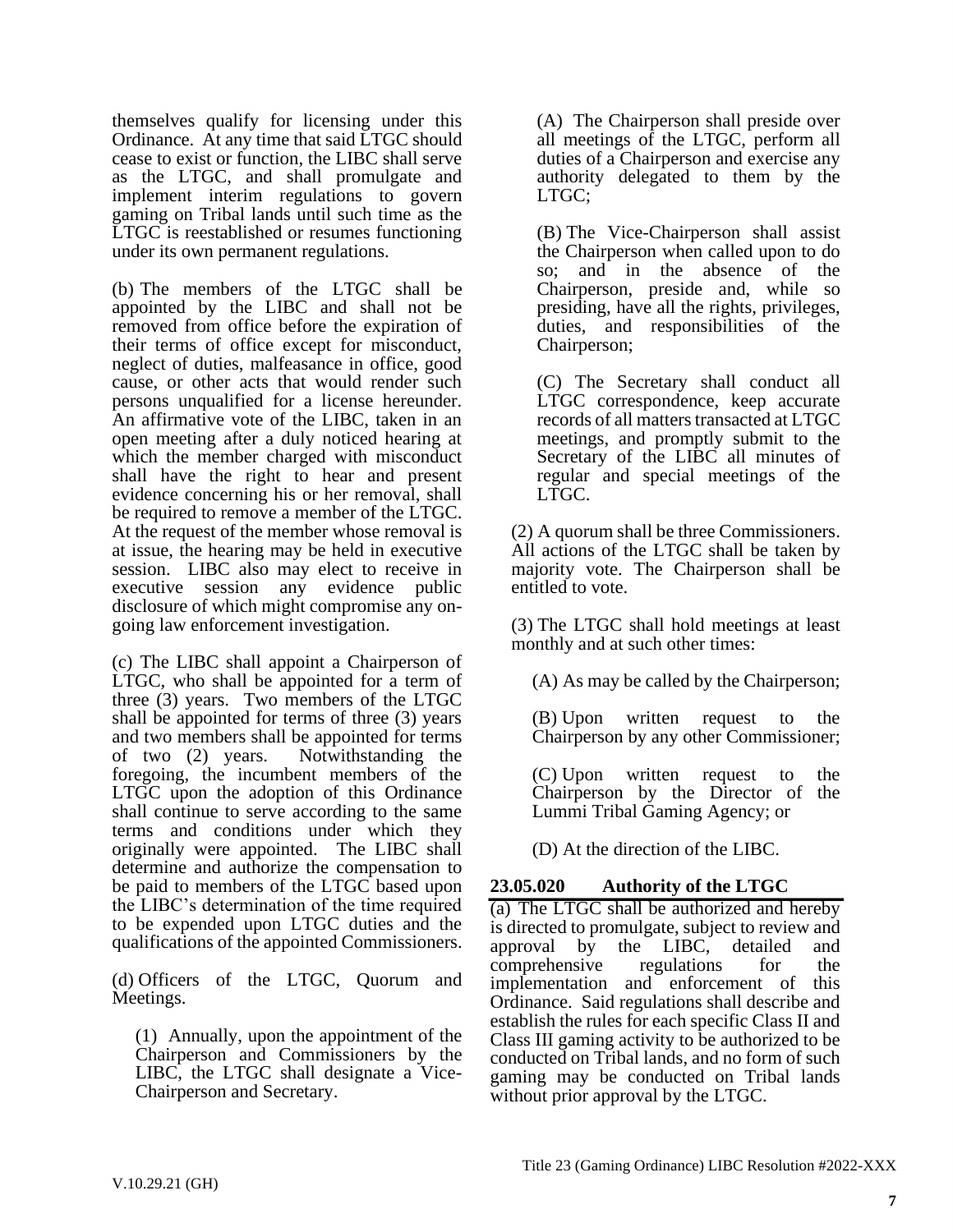(b) The LTGC and its agents shall have access to any and all records necessary to conduct investigations, reports, audits, etc. of any licensee of LTGC, provided that access is not prohibited by law.

(c) The LTGC, independent of LIBC, shall have full authority to monitor compliance with this Ordinance and its regulations, to investigate and prosecute violations of this Ordinance and the gaming regulations, and act to prevent any violation(s) thereof.

(d) Subject to the approval of the LIBC, The LTGC may adopt LTGC bylaws, rules of procedure and protocols to perform its functions in accordance with this Ordinance, the Indian Gaming Regulatory Act, the National Indian Gaming Commission's regulations, and any other applicable laws or regulations.

(e) Subject to the approval of LIBC and the appropriation of funds thereafter, the LTGC shall be authorized to employ such staff as reasonably may be required to fulfill its responsibilities under this Ordinance. Compensation of LTGC employees shall be limited to that which is comparable to compensation paid to persons performing similar duties in other governmental gaming regulatory agencies.

(f) Subject to the approval of LIBC, the LTGC hereby is authorized to establish and impose upon gaming facilities, permits, applicants and licensees such application, permit, and license fees as may be necessary to fully reimburse the Nation for its actual cost of operating the LTGC, enforcing this Ordinance and LTGC regulations, processing of licensing and permit applications, and otherwise fulfilling its regulatory responsibilities under the Indian Gaming Regulatory Act.

(g) Failure to timely pay any gaming-related fee imposed by LIBC or the LTGC, or to comply with a LTGC regulation or order, or any other violation of this Ordinance or the terms of any Class III gaming compact authorizing and regulating gaming on Tribal lands, shall be grounds for suspension or revocation of any license or permit issued pursuant to this Ordinance, exclusion of any non-member of the Lummi Nation from the Tribal lands, and imposition of such other sanctions as the LTGC may deem appropriate.

(h) Any person or entity subject to any sanction or penalty by the LTGC shall have the right to appeal such sanction or penalty to LIBC in accordance with such rules and regulations as may be promulgated by LIBC for that purpose. The decision of the LIBC on any appeal shall be final and not otherwise reviewable.

### <span id="page-15-0"></span>**23.05.030 Designation of an Agent by a Tribe**

As described in 25 C.F.R.§519.1, the principal agent shall be the Chairperson of the LTGC, with the Director of the Lummi Tribal Gaming Agency being authorized to accept service in the Chairperson's absence.

### **Chapter 23.06 Employment**

#### <span id="page-15-2"></span><span id="page-15-1"></span>**23.06.010 Licenses For Key Employees, Primary Management Officials, and Standard Employees**

The LTGC shall ensure that the policies and procedures set out in this Section are implemented with respect to key employees, primary management officials, and standard employees employed at any Class II and/or Class III gaming enterprise operated on Tribal lands.

# <span id="page-15-3"></span>**23.06.020 Application Forms**

(a) The following notice shall be placed on the Nation's license application form for a key employee, a primary management official, or a standard employee before that form is filled out by an applicant:

"In compliance with the Privacy Act of the 1974, the following information is provided: Solicitation of the information on this form is authorized by 25 U.S.C. §§ 2701 *et seq.* The purpose of the requested information is to determine the eligibility of individuals to be granted a gaming license. The information will be used by Tribal gaming regulatory authorities and by the National Indian Gaming Commission members and staff who have need for the information in the performance of their official duties. The information may be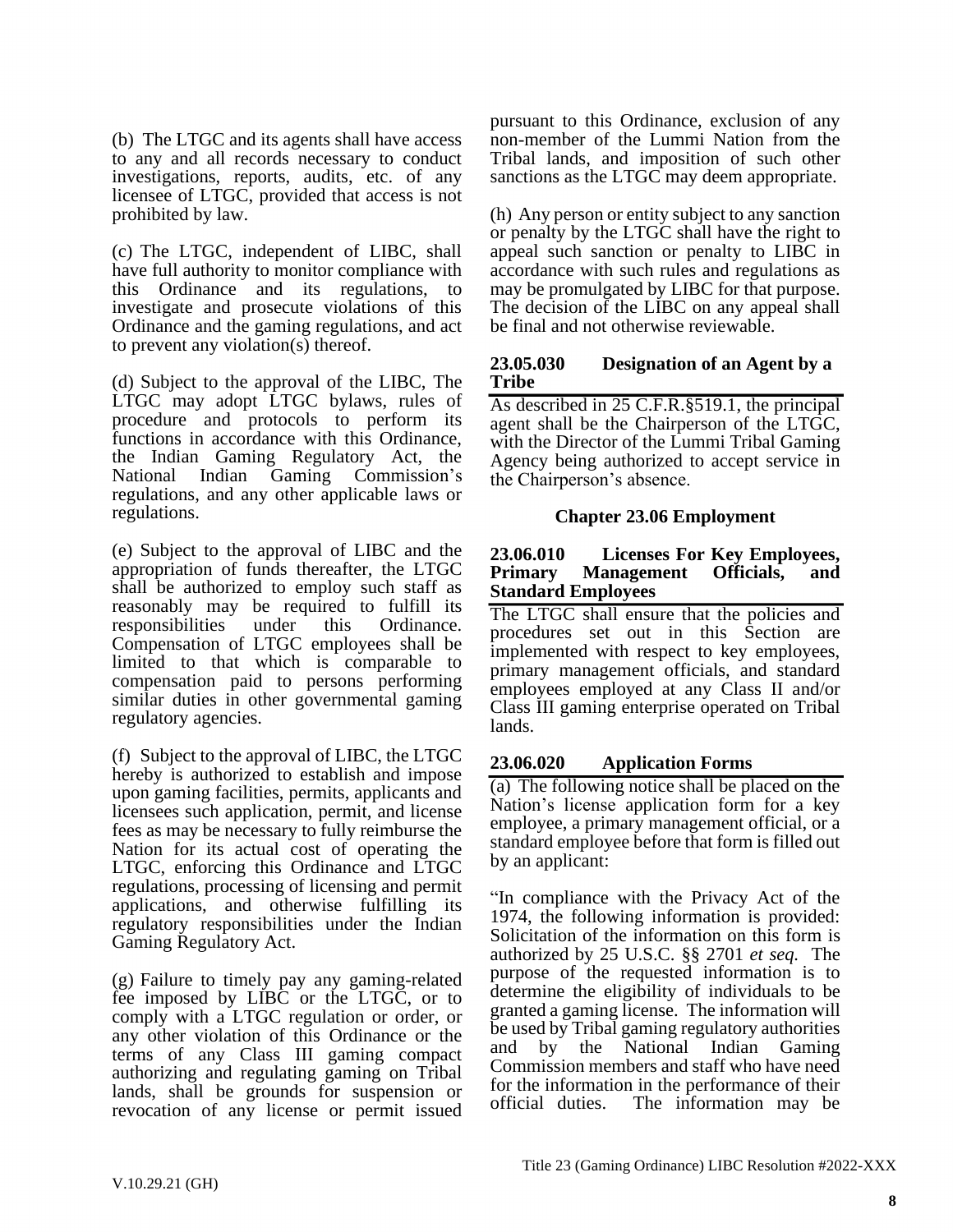disclosed by the Nation or the National Indian Gaming Commission to appropriate Federal, Tribal, State, local, or foreign law enforcement and regulatory agencies when relevant to civil, criminal or regulatory investigations or prosecutions or when pursuant to a requirement by a tribe or the National Indian Gaming Commission in connection with the issuance, denial, or revocation of a gaming license, or investigations of activities while associated with a tribe or a gaming operation. Failure to consent to the disclosures indicated in this notice will result in a tribe's being unable to license you for a key employee, primary management official or standard employee position.

The disclosure of your Social Security Number (SSN) is voluntary. However, failure to supply a SSN may result in errors in processing your application."

(b) Existing key employees, primary management officials, and standard employees shall be notified in writing that they shall either

(1) complete a new application form that contains a Privacy Act notice; or

(2) sign a statement that contains the Privacy Act notice and consent to the routine uses described in that notice.

(c) The following notice shall be placed on the application form for a key employee, a primary management official, and standard employee before that form is filled out by an applicant:

"A false statement on any part of your license application may be grounds for denying a license or the suspension or revocation of a license. Also, you may be punished by fine or imprisonment. (U.S. Code, title 18, section  $1001$ "

(d) The existing key employees, primary management officials, and standard employees shall be notified in writing that they shall either

(1) complete a new application form that contains a notice regarding false statements; or

(2) sign a statement that contains the notice

regarding false statements.

<span id="page-16-0"></span>**23.06.030 Background Investigations**

The LTGC shall perform a background investigation for each key employee, primary management official and standard employee in its gaming operation. The investigation must be sufficient to allow the LTGC to make an eligibility determination under Section 23.06.050 of this Ordinance.

The LTGC is responsible for conducting the background investigation of key employees, primary management officials and standard employees. Except for a standard employee, the background investigation shall include a check of criminal history records information maintained by the Federal Bureau of Investigation. A background investigation may also include but is not limited to, a check of the criminal history records of the Lummi Nation Courts, the Washington Courts and other public records research services available to the LTGC.

The LTGC shall request from each key employee, primary management official, and standard employee all of the following information:

(a) Full name, other names used (oral or written), social security number(s), birth date, place of birth, citizenship, gender, all languages (spoken or written);

(b) Currently and for the previous five (5) years, all business and employment positions held, ownership interests in those businesses, business and residence addresses, and driver's license numbers;

(c) The names and current addresses of at least three (3) personal references, including one (1) personal reference who was acquainted with the applicant during each period of residence listed under Subsection (b) of this Section;

(d) Current business, and residential telephone numbers, and all cell phone numbers;

(e) A description of any existing and previous business relationships with Indian tribes, including ownership interests in those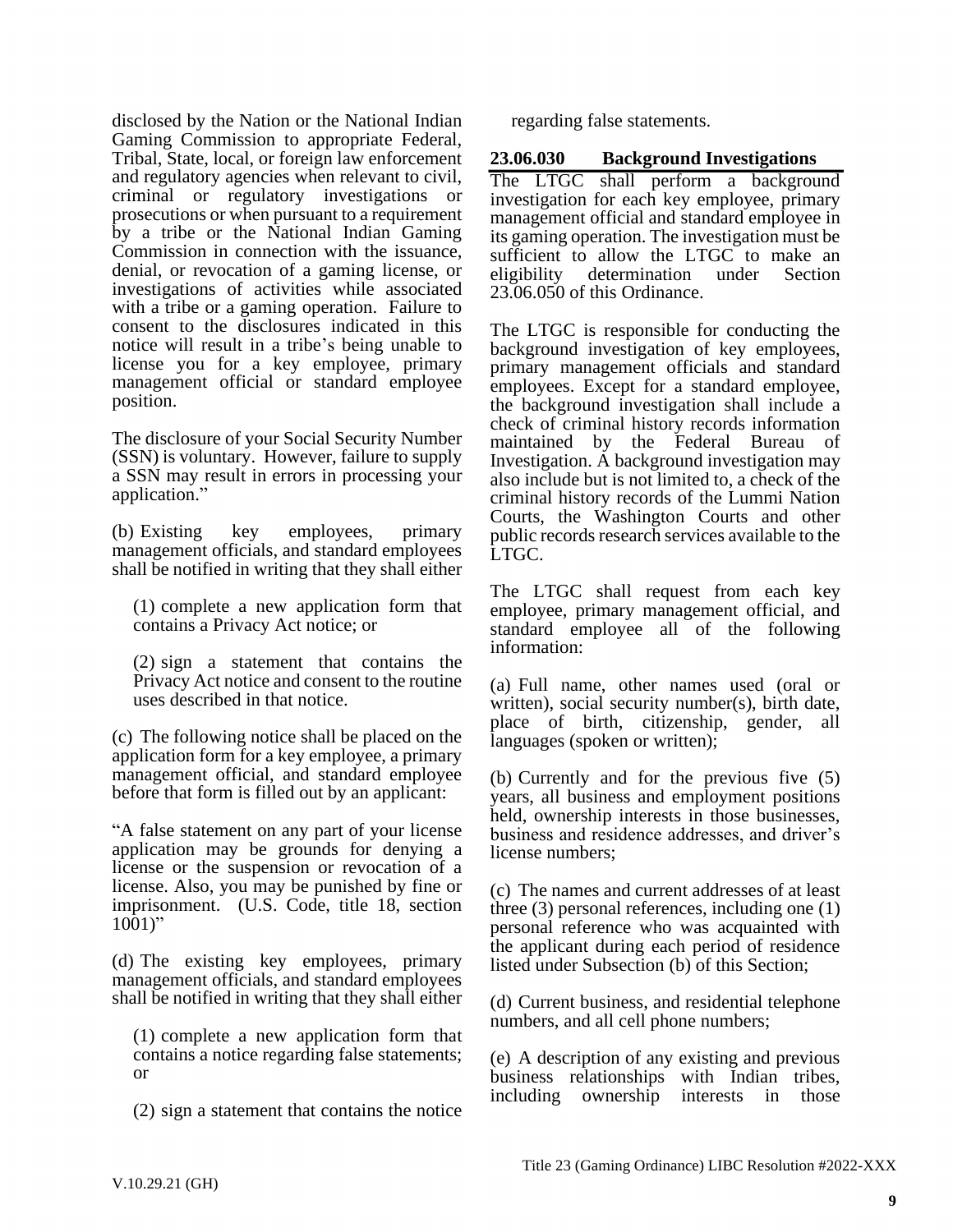businesses;

(f) A description of any existing and previous business relationships with the gaming industry generally, including ownership interests in those businesses;

(g) The name and address of any licensing or regulatory agency with which the person has filed an application for a license or permit related to gaming, whether or not such license or permit was granted;

(h) For each felony for which there is an ongoing prosecution or a conviction, the charge, the name and address of the court involved, and the date and disposition if any;

(i) For each misdemeanor conviction or ongoing misdemeanor prosecution (excluding minor traffic violations for which a fine of less than \$200 was imposed), within ten (10) years of the date of the application, the name and address of the court involved and the date and disposition;

(j) For each criminal charge, (excluding minor traffic charges for which a fine of less than \$200 ordinarily is imposed), whether or not there is a conviction, if such criminal charge is within ten (10) years of the date of the application and is not otherwise listed pursuant to Subsections (h) or (i) of this Section, the criminal charge, the name and address of the court involved and the date and disposition;

(k) The name and address of any licensing or regulatory agency with which the person has filed an application for an occupational license or permit, whether or not such license or permit was granted;

(l) A current photograph;

(m) Any other information the LTGC deems relevant; and

(n) Key employee and primary management official fingerprints obtained in accordance with procedures adopted by the LTGC according to 25 C.F.R. §522.2(h). Standard employees do not provide fingerprints.

The LTGC shall conduct an investigation sufficient to make a determination under § 23.06.050 of this Ordinance. In conducting a background investigation, the LTGC, and its investigators, and/or its agents shall keep confidential the identity of each person interviewed in the course of conducting a background investigation.

## <span id="page-17-0"></span>**23.06.040 Fingerprinting**

The LTGC is authorized to act as the law enforcement agency for the purpose of administering the fingerprinting requirement in Section 23.06.030 of this Ordinance. The LTGC may delegate this authority to staff as required.

## <span id="page-17-1"></span>**23.06.050 Eligibility Determination**

(a) Before a license is issued to a key employee, primary management official or standard employee the LTGC shall make a finding concerning the eligibility of that person for receiving a gaming license by reviewing the applicant's prior activities, criminal record, if any, and reputation, habits, and associations. If the LTGC, in applying the standards adopted in this Ordinance, determines that licensing of the person poses a threat to the public interest or to the effective regulation of gaming, or creates or enhances dangers of unsuitable, unfair, or illegal practices and methods and/or activities in the conduct of gaming, the LTGC shall not license that person in a key employee, primary management official or standard employee position.

(b) Copies of a key employee's or primary management official's eligibility determination shall be included with the notice of results that must be submitted to the National Indian Gaming Commission before the licensing of a key employee or primary management official.

(c) Once a standard employee's eligibility determination is completed the LTGC may grant a license pursuant to § 23.06.080 of this Ordinance.

### <span id="page-17-2"></span>**23.06.060 Investigative Reports – Key Employees and Primary Management Officials**

(a) Before issuing a license to a key employee or primary management official, the LTGC shall create and maintain an investigative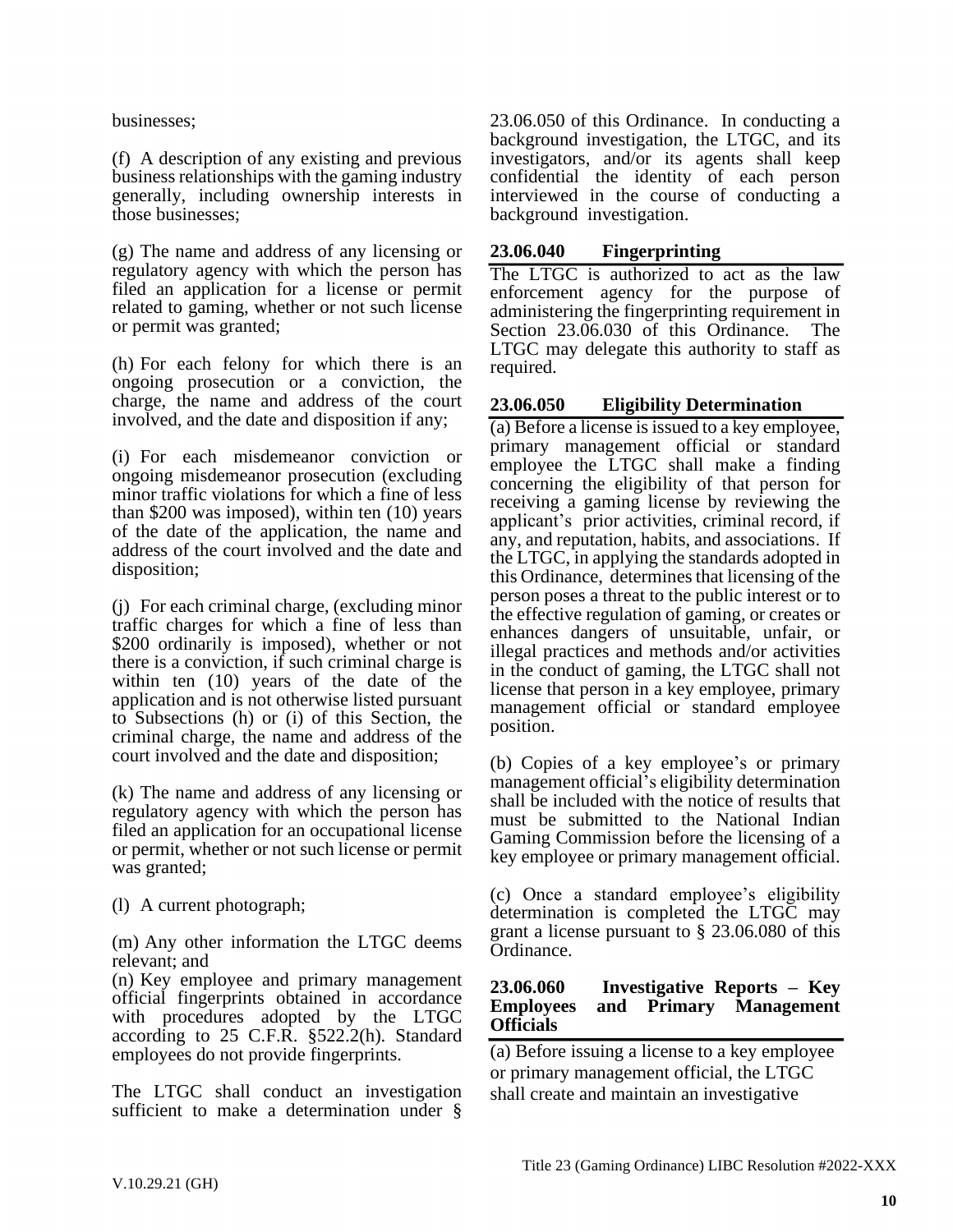report for each background investigation of a key employee or primary management official.

(b) Investigative reports shall include all of the following information:

(1) Steps taken in conducting the investigation;

- (2) Results obtained;
- (3) Conclusions reached; and
- (4) The basis for those conclusions.

#### <span id="page-18-0"></span>**23.06.070 Notice of Results of Background Investigations – Key Employees and Primary Management Officials**

(a) Before issuing a license to a key employee or primary management official, the LTGC shall prepare a notice of results of the applicant's background investigation to submit to the National Indian Gaming Commission. The notice of results must be submitted to the National Indian Gaming Commission no later than sixty (60) days after the applicant begins working for the Nation.

(b) The notice of results shall include the following information:

(1) The applicant's name, date of birth and social security number;

(2) The date on which the applicant began, or will begin, working as a key employee or primary management official;

(3) A summary of the information presented in the investigative report, including:

(A) licenses that have been previously denied;

(B) gaming licenses that have been<br>revoked, even if subsequently even if subsequently reinstated;

(C) every known criminal charge brought against the applicant within the last ten (10) years of the date of the application; and

(D) every felony offense of which the applicant has been convicted or any ongoing prosecution; and

(4) The LTGC shall submit, with the notice of results, a copy of the eligibility determination made under Section 23.06.050.

(c) If a license is not issued to an applicant, the LTGC:

(1) shall notify the National Indian Gaming Commission; and

(2) shall forward copies of its eligibility determination and notice of results (if any) to the National Indian Gaming Commission for inclusion in the Indian Gaming Individuals Records System.

(d) When a key employee or primary management official is employed, the LTGC shall maintain a complete application file containing the information listed in Section  $23.06.030(a)$  through (n). Furthermore, the LTGC shall retain the following for inspection by the Chairman of the National Indian Gaming Commission or his or her designee for no less than three (3) years from the date of termination of employment: (1) Applications for licensing; (2) Investigative reports; and (3) Eligibility determinations.

### <span id="page-18-1"></span>**23.06.080 Granting a Gaming License**

(a) No person shall be employed in any capacity by any gaming operation regulated by this Ordinance unless they first obtain and possess in good standing a license issued by the LTGC.

(b) The LTGC may issue a temporary license to any person who satisfactorily completes an application for a license from the LTGC; provided that in the judgment of the LTGC issuance of the temporary license will not jeopardize public safety or the integrity of the gaming operations. A temporary license shall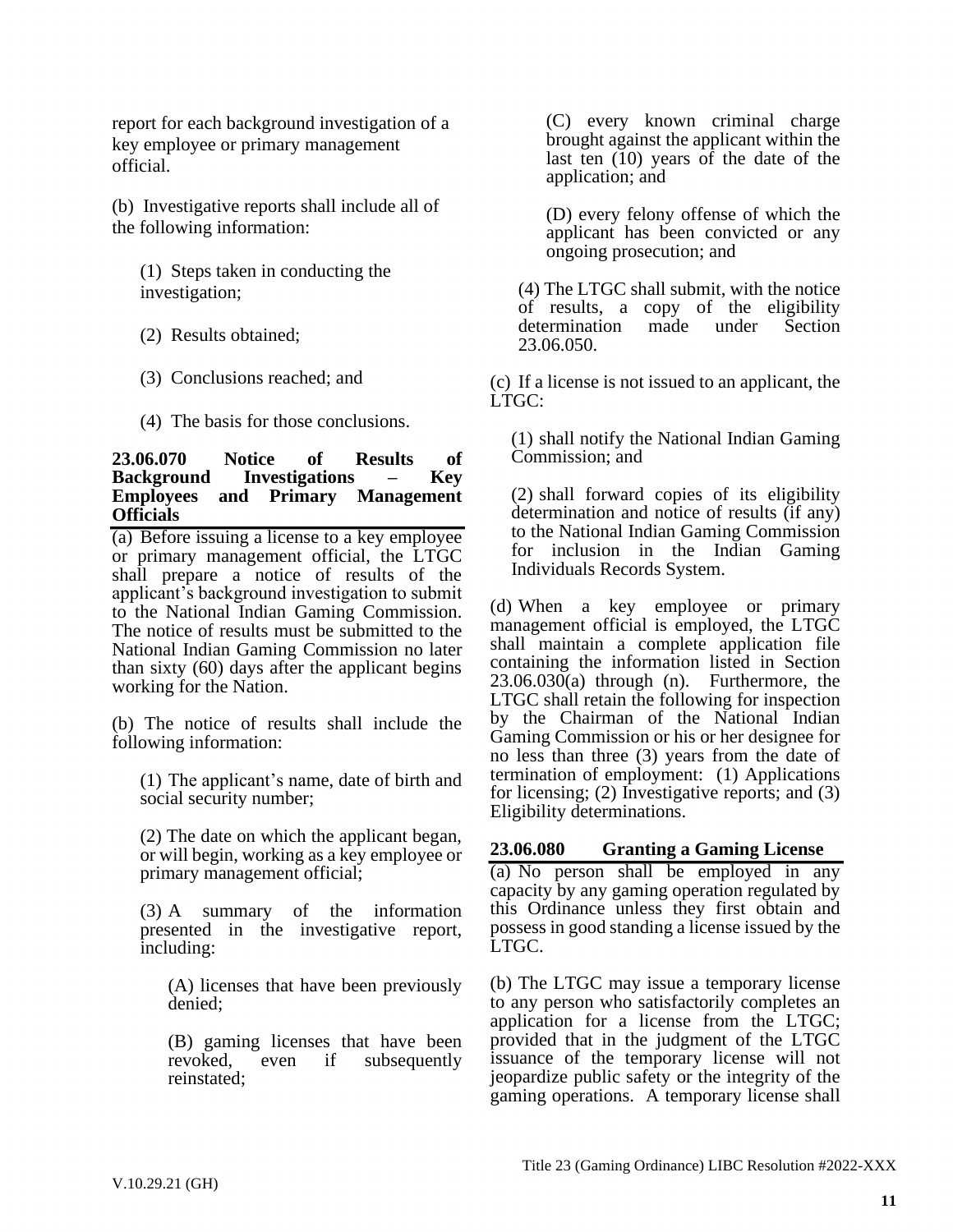not be issued for a period greater than ninety (90) days. The gaming operation shall not employ an individual in a key employee, primary management official or standard employee position who does not have a license after ninety (90) days of beginning work at the gaming operation.

(c) The LTGC may issue a license to a standard employee upon a successful eligibility determination pursuant to § 23.06.050 of this Ordinance.

(d) If, within a thirty (30) day period after the National Indian Gaming Commission receives a notice of results and eligibility determination for a key employee or primary management official, the National Indian Gaming Commission does not notify the LTGC of an objection to the issuance of a license pursuant Subsection (f), the LTGC may issue a license to such applicant. Within thirty (30) days of the issuance of the license, the LTGC shall notify the National Indian Gaming Commission of its issuance.

(e) The LTGC shall respond to a request for additional information from the Chairman of the National Indian Gaming Commission concerning a key employee or a primary management official who is the subject of a report.

(f) If, within the thirty (30) day period described in Subsection (d) of this Section, the National Indian Gaming Commission provides the LTGC with a statement itemizing objections to the issuance of a license to a key employee or to a primary management official for whom the LTGC has provided a notice of results to the National Indian Gaming Commission, the LTGC shall reconsider the application, taking into account the objections itemized by the National Indian Gaming Commission. The LTGC shall make the final decision whether to issue a license to such applicant.

(g) If the LTGC has issued the license to a key employee or primary management official before receiving the National Indian Gaming Commission's statement of objections, notice and hearing shall be provided to the licensee as provided by Section 23.06.090.

#### <span id="page-19-0"></span>**23.06.090 Gaming License Suspensions and Revocations for Key Employees and Primary Management Officials**

(a) If, after a license is issued to a key employee or a primary management official, the LTGC receives notice from the National Indian Gaming Commission or the LTGC determines that the key employee or primary management official is not eligible for employment, the LTGC shall do the following:

- (1) Immediately suspend the license;
- (2) Provide the licensee with written notice of the suspension and proposed revocation; and
- (3) Provide the licensee with notice of a time and place for a hearing on the proposed revocation of the license.
- (4) A right to a revocation hearing vests only upon receipt of a license granted under an Ordinance approved by the Chair of the National Indian Gaming Commission.

(b) Following the revocation hearing, the LTGC shall decide whether to revoke or reinstate the license at issue.

(c) The LTGC shall notify the National Indian Gaming Commission of its decision to revoke or reinstate the license within forty-five (45) days of receiving notification from the National Indian Gaming Commission pursuant to Subsection (a) of this Section.

#### <span id="page-19-1"></span>**23.06.100 Gaming License Suspensions and Revocations for Standard Employees**

(a) If, after a license is issued to a standard employee, the LTGC determines the employee is not eligible for employment, the LTGC shall do the following:

- (1) Immediately suspend the license;
- (2) Provide the licensee with written notice of the suspension and proposed revocation; and
- (3) Provide the licensee with notice of a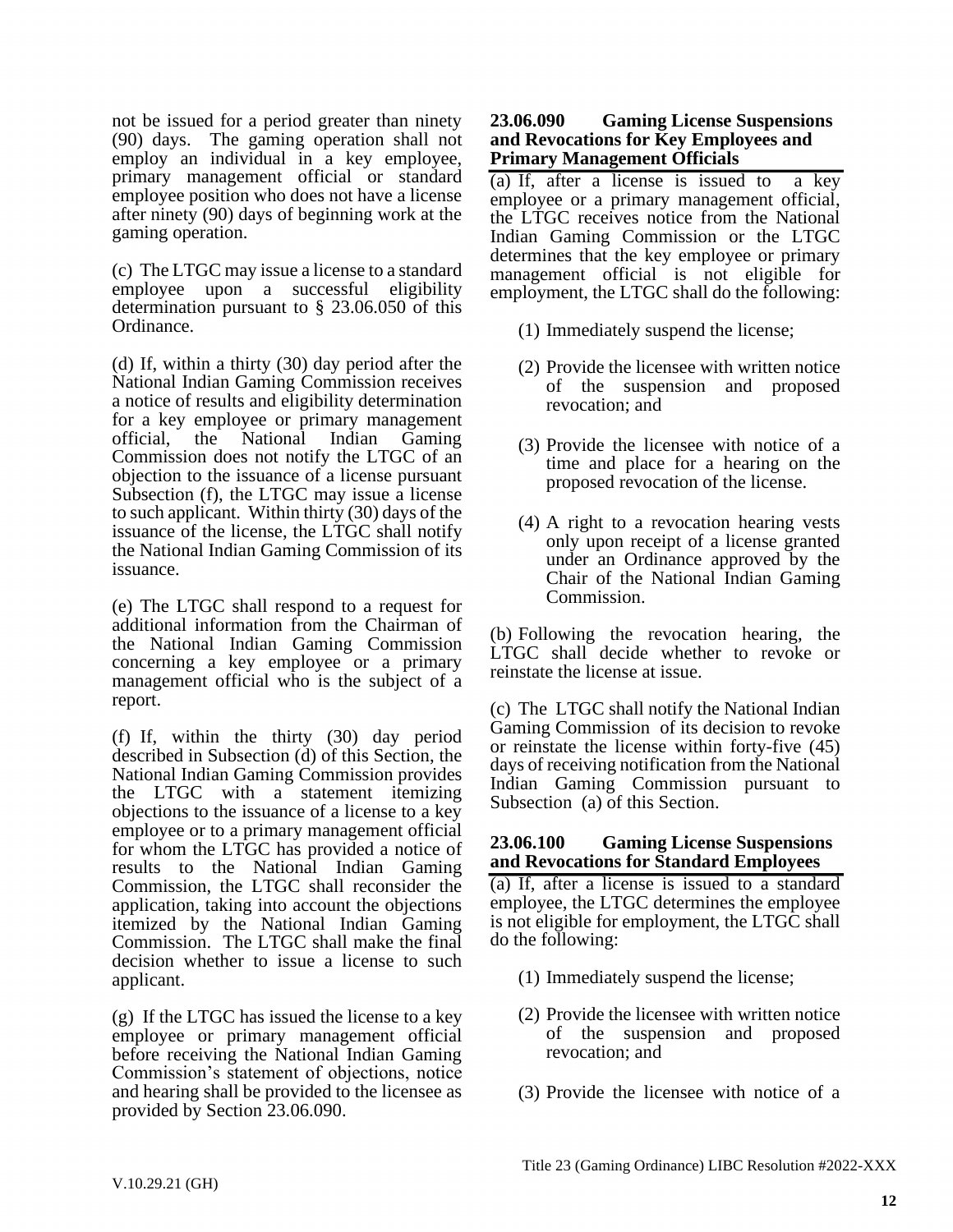time and place for a hearing on the proposed revocation of the license.

(4) A right to a revocation hearing vests only upon receipt of a license granted by this Ordinance.

(b) Following the revocation hearing, the LTGC shall decide whether to revoke or reinstate the license at issue.

### **Chapter 23.07 Gaming Facilities**

#### <span id="page-20-1"></span><span id="page-20-0"></span>**23.07.010 Licensing of Gaming Places, Facilities, and Locations**

A separate license shall be required for each place, facility, or location on Tribal lands where Class II and/or Class III gaming is to be conducted under this Ordinance.

#### <span id="page-20-2"></span>**23.07.020 Days and Times of Operation and Wager Limits**

Class II, Class III, and other gambling activities authorized by this Ordinance may be conducted at such days and times as are determined by the LTGC in the exercise of its regulatory authority within the constraints of tribal and federal law.

#### <span id="page-20-3"></span>**Chapter 23.08 Miscellaneous Rules and Regulations**

#### <span id="page-20-4"></span>**23.08.010 Minors Prohibited – Age Limit**

No person under the age of eighteen (18) years shall take part in any Class II or Class III gambling activities on Tribal lands either as a participant or an employee. The LIBC shall by resolution, set the age limit for persons permitted to take part in any Class II or Class III gambling activity on Tribal lands.

#### <span id="page-20-5"></span>**23.08.020 Miscellaneous Gaming Regulations**

All gaming conducted under the authority of this Ordinance shall be conducted in accordance with the following rules and regulations or such regulations as the LTGC may, from time to time, prescribe:

(a) Only house chips to be used. No person shall bring into a premises licensed to allow the playing of card games, nor introduce into any card game, any playing card or cards, or any

poker chips for use in wagering other than those obtained from the licensee on that business day.

(b) Devices and mechanisms giving advantage prohibited. No device, apparatus, mechanism, or thing which may give the participant in a card game an advantage over any other participant in that game may be used by any person.

(c) Wagers to be made with chips only. All wagers made in connection with a card game shall be made with chips furnished by the licensed premise. However, certain wagers may be made other than with chips when specifically permitted by regulations approved by the LTGC.

(d) Change in method of wagering prohibited. Once a method of betting is chosen for a particular hand or game, that method must be used until the hand or game is completed.

(e) Wagers by other than participants prohibited. Except for the game of paigow, only persons actually playing in the card game may wager upon the outcome of the game. Except when wagered on the game of paigow, wagers by persons other than those playing which in any way involves the outcome of the game, or of any aspect of the game, are prohibited.

(f) Assistance and substitutes prohibited. No person shall allow a representative to sit in on a card game on his or her behalf for any purpose, or to render assistance to any participant in the game in any manner which gives that participant an advantage over the other participants. No person shall act as such a representative.

(g) Licensee to prevent cheating. All licensees or operators of games authorized under this Ordinance shall not allow any player to play in such a manner as to cheat the persons with whom they are playing. The licensee or operator shall take all reasonably necessary steps to prevent cheating and shall be responsible to ensure that games played upon the premises are fairly played. Any incident in which a person is suspected of or found cheating shall be reported immediately to the applicable law enforcement agency.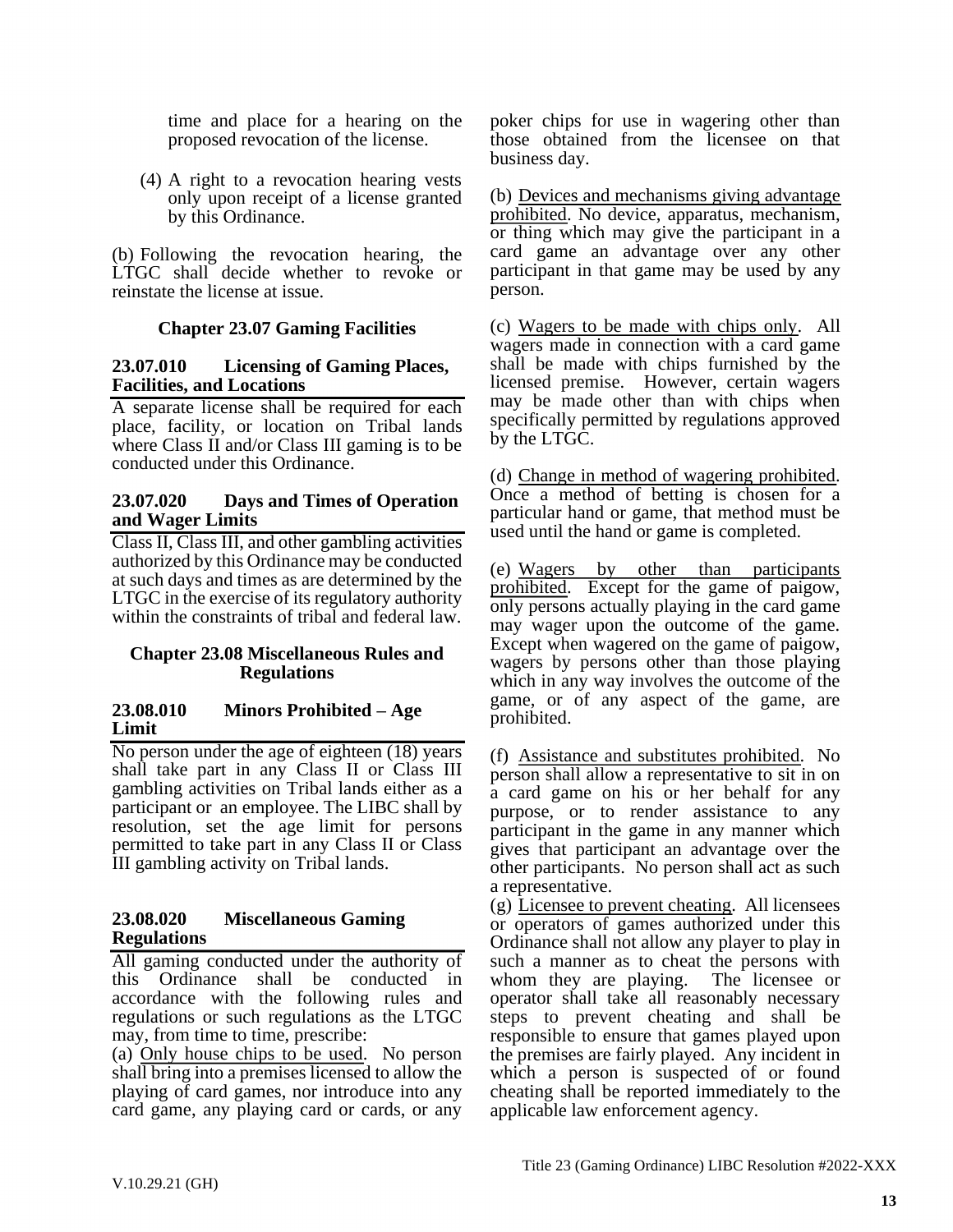(h) Intoxicated persons shall not play or provide services.

(1) No person who is visibly under the influence of liquor, marijuana or any controlled substance shall be allowed to play, or continue to play, in any game or to participate in providing any services for the game.

(2) It shall be the responsibility of the licensee or operator, and of those persons physically operating the games, to ensure that no unauthorized person is allowed to participate in any manner in the playing of or providing services to any game.

(i) House rules to be developed and posted. Each entity operating a game under the provisions of this Ordinance shall develop and post in a conspicuous manner a summary of the rules for the conducting of such game not inconsistent with the provisions of this Ordinance and with the regulations of the LTGC. The LTGC shall establish the requirements for posting of house rules.

(j) Picture License/Identification required. All persons participating in the management or operation of any game under the provisions of this Ordinance while on premises shall wear an identification license which shall contain the person's name, photograph, and the licensed entity's name. The license shall be worn in plain view so as to be easily seen and read by persons participating in the event; provided however, that this Section shall not apply to undercover personnel performing legitimate security or monitoring services for the entity. Such persons shall carry proper identification on their person but shall not be required to display it except upon the lawful direction of law enforcement personnel or the management of the operating entity.

(k) Blackjack dealing.

(1) All blackjack games shall be conducted using a handheld double deck or a dealing "shoe" capable of holding at least four shuffled decks of cards at one time. The deal shall proceed until, in the dealer's judgment, the cards should be reshuffled or the cards withdrawn for examination and/or replaced.

(2) Cards may be dealt to the players face up or face down.

(3) No player shall remove cards from the table or "shuffle" or "cut" the cards except with the cut card provided.

(4) Only playing cards meeting the standards of the U.S. gaming industry shall be used.

(5) Cards may be shuffled using a device, apparatus, or mechanism. No device, apparatus, or mechanism which may give a participant in a card game any advantage over any other participant in that game may be used.

(l) Mechanical devices prohibited. No mechanical devices proscribed by the provisions of 15 U.S.C. §1175 shall be used in any gaming activity under the authority of this Ordinance, unless the use thereof would not violate federal law.

(m) Employee compensation to be reasonable. Compensation to the employees shall not exceed that which is normally paid in the gaming industry.

# **Chapter 23.09 Customers**

# <span id="page-21-1"></span><span id="page-21-0"></span>**23.09.010 Gaming Disputes**

In the event a dispute develops between an employee and a guest over rules of play, payoffs, or other transactions, the following procedure should be followed:

(a) The employee should immediately contact the floor supervisor.

(b) The floor supervisor should listen to both sides of the dispute.

(c) The floor supervisor should then settle the dispute by ruling on the facts based on the floor supervisor's investigation.

(d) In all disputes when there is a margin of doubt, the ruling should be made in favor of the guest.

(e) If a guest is not satisfied with the decision,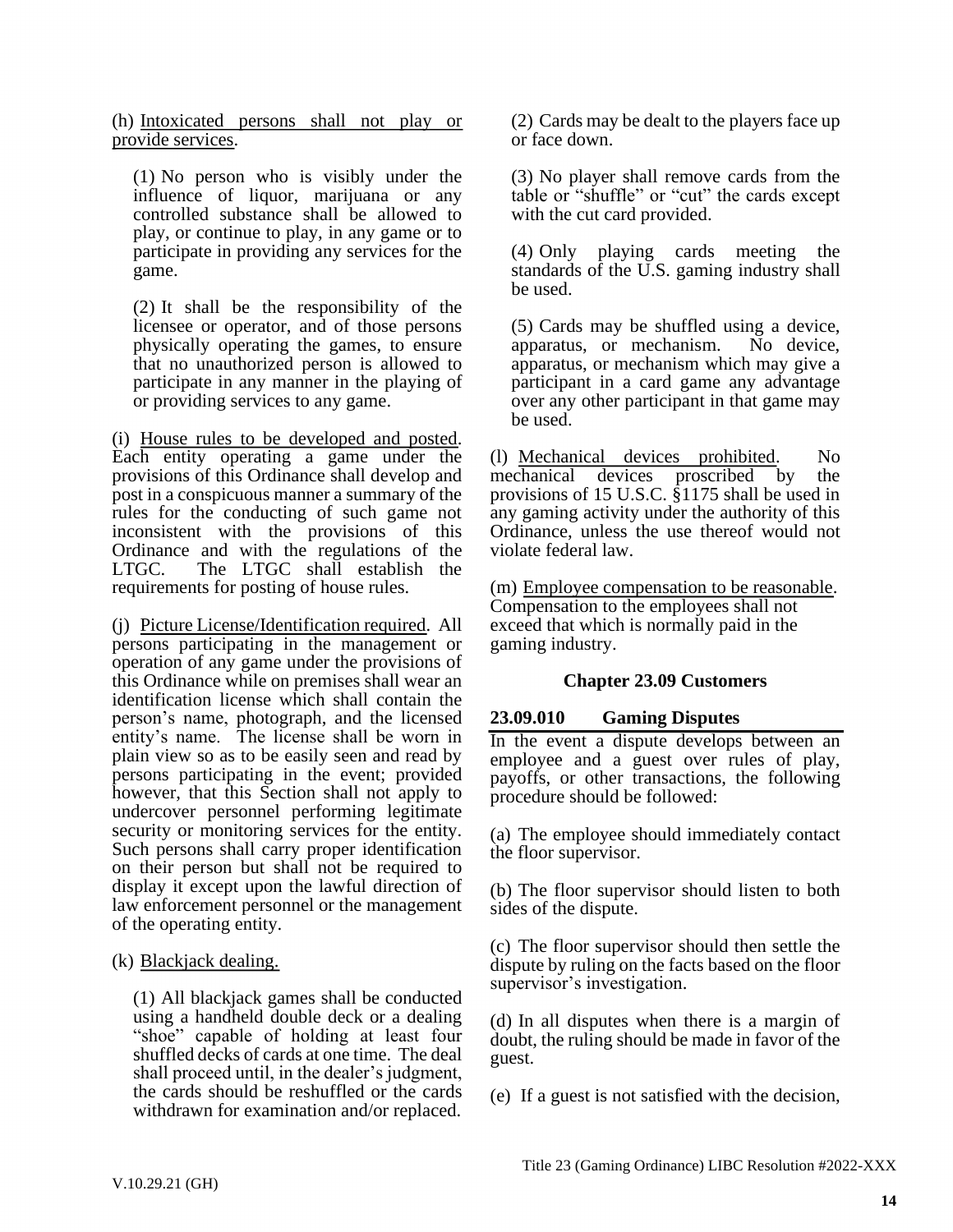they may request to have the dispute moved up to the next level in the gaming facility's organizational chart to the Chief Executive Officer whose decision shall constitute the guest's final remedy. The Chief Executive Officer shall provide a brief summary of the dispute and the decision to the Director of the Lummi Tribal Gaming Agency for informational purposes.

(f) A dispute under this section may be brought at the time the event occurs that gives rise to the dispute or submitted in writing to the gaming establishment within seven (7) days of the event's occurrence that gave rise to the dispute. Written disputes received after seven (7) days of the event occurring will not be reviewed.

### <span id="page-22-0"></span>**23.09.020 Cash Handling Disputes**

When there is a dispute between a cashier and a guest over a cash transaction, the following procedure should be followed:

(a) The cashier should contact their immediate supervisor.

(b) The supervisor should listen to both sides of the dispute.

(c) If the dispute is over an amount of money less than \$5.00 and there is any doubt as to the facts, the supervisor shall rule in favor of the guest.

(d) In disputes of transactions larger than \$5.00, the supervisor should, conduct a further investigation for determination of the facts.

(e) If a guest is not satisfied with the decision, they may request to have the dispute moved up to the next level in the gaming facility's organizational chart to the Chief Executive Officer whose decision shall constitute the guest's final remedy. The Chief Executive Officer shall provide a brief summary of the dispute and the decision to the Director of Lummi Tribal Gaming Agency for informational purposes.

(f) A dispute under this section may be brought at the time the event occurs that gives rise to the dispute or submitted in writing to the gaming establishment within seven (7) days of the

event's occurrence that gave rise to the dispute. Written disputes received after seven (7) days of the event occurring will not be reviewed.

## <span id="page-22-1"></span>**23.09.030 Disruptive Guest**

When any employee or supervisor notices drunkenness, guests under the influence of drugs, or disruptive behavior, the incident should be immediately called to the attention of the Security Department (Security) and/or the shift manager. At least two employees (one a supervisory level) should observe the behavior before action is taken. Depending upon the nature of the problem, Security should:

(a) If drunkenness or drug abuse is involved, ask the guest to leave the premises. In doing so, Security should offer to call a cab for the guest and encourage them not to drive while they are in their current condition.

(b) In the case of abusive behavior, Security should ask the guest to immediately discontinue the disruptive behavior. If the guest refuses to do so, Security should then ask the guest to leave the gaming operation premises.

(c) If a guest who has been asked to leave the gaming operation premises refuses to do so, Security should immediately contact the Lummi Nation Law and Order Department to request that the trespass laws be enforced.

If a guest repeats drunkenness, drug abuse, or disruptive behavior at a later visit to the Casino, or if the problem is severe, the guest should be barred from the gaming operation for a period of time. Guests may appeal this type of a decision to the Chief Executive Officer.

### <span id="page-22-2"></span>**23.09.040 Criminal Behavior**

In the event criminal behavior is observed on the gaming operation premises, Security should be immediately contacted. Security should then immediately contact the Lummi Nation Law and Order Department to report the activity. After contacting Lummi Law and Order, Security should continue to observe the offense. Under no circumstances should physical action or an attempt to apprehend be initiated. Upon the arrival of Lummi Nation Law and Order officers, the Security